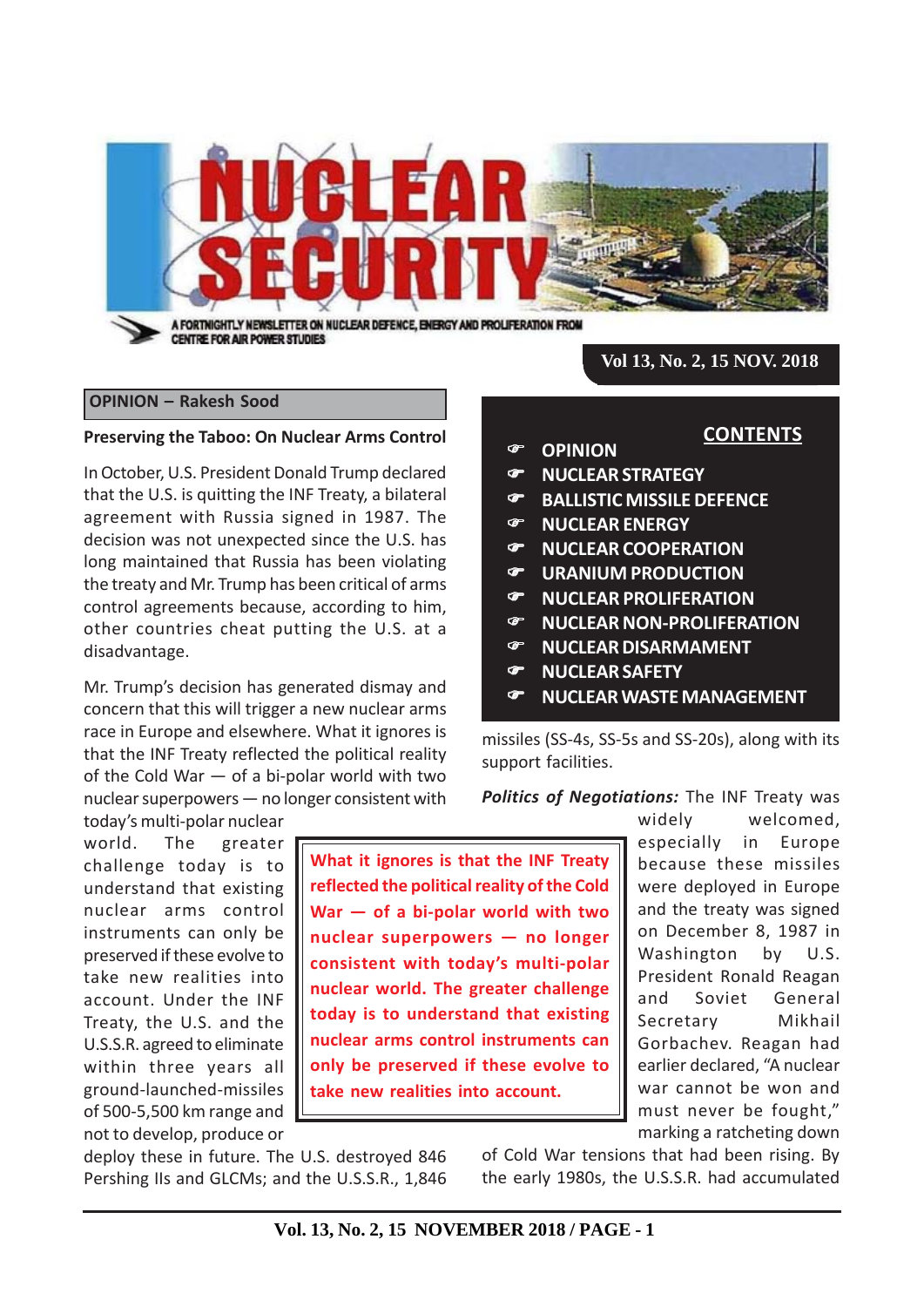nearly 40,000 nuclear weapons, exceeding the U.S. arsenal. In Europe, Russia replaced single warhead SS-4s and SS-5s with more accurate 3-warhead SS-

20 missiles, heightening concerns. To reassure its NATO allies about its nuclear umbrella, the U.S. began deploying Pershing IIs and GLCMs in the U.K., Belgium, Italy and West Germany, setting off a new arms race.`

Growing rhetoric made the Europeans nervous. Realisation dawned that any nuclear conflict on European soil would only lead to more European casualties, catalysing a movement for 'nodeployments' in Europe. In

**The U.S. agreed, Europe breathed a sigh of relief and the INF was hailed as a great disarmament treaty even though no nuclear warheads were dismantled and similar range airlaunched and sea-launched missiles were not constrained. Since it was bilateral, the INF Treaty did not restrict other countries but this hardly mattered as it was the age of bipolarity and the U.S.-U.S.S.R. nuclear equation was the only one that counted.**

the 1980s, the U.S. and the U.S.S.R. began three sets of parallel negotiations — on strategic weapons leading to the START, on intermediaterange weapons leading to the INF, and the Nuclear and Space Talks to address Soviet concerns about Reagan's newly launched 'space wars' programme (Strategic Defense Initiative).

The INF talks originally considered equal ceilings on both sides but then moved to equal ceilings and non-deployment in Europe to address the

sensitivities of allies. The U.S.S.R. wanted British and French missiles of similar ranges to be covered but the U.S. rejected the idea as also the inclusion of older 72 Pershing I missiles already deployed in Germany. To break the stalemate, German Chancellor Helmut Kohl made an announcement that Germany would unilaterally dismantle the Pershing 1s while the

**Russia is blamed for seeking the breakup of NATO and a re-ordering of 'European and Middle East security and economic structures in its favour'. China is identified for the first time as a strategic competitor seeking regional hegemony in the Indo-Pacific region in the near-term and 'displacement of the U.S. to achieve global pre-eminence in the future.**

U.S.S.R. came up with a double global zero covering both shorter-range and intermediate-range missiles.

The U.S. agreed, Europe breathed a sigh of relief and the INF was hailed as a great disarmament treaty even though no nuclear warheads were

> dismantled and similar range air-launched and sealaunched missiles were not constrained. Since it was bilateral, the INF Treaty did not restrict other countries but this hardly mattered as it was the age of bi-polarity and the U.S.-U.S.S.R. nuclear equation was the only one that counted.

*Changing Political Backdrop - Fast Forward to 2018:* Since 2008, the U.S. has voiced suspicions that with the Novator 9M729 missile tests, Russia was in breach; in 2014, U.S. President

Barack Obama formally accused Russia of violating the INF Treaty. However, he refrained from withdrawal on account of European concerns. On the other hand, Russia alleges that the U.S. launchers for its missile defence interceptors deployed in Poland and Romania are dual capable and can be quickly reconfigured to launch Tomahawk missiles, constituting a violation. China has always had a number of Chinese missiles in the 500-5,500 km range but its modernisation plans, which include the commissioning of the DF-

> 26, today raise the U.S.'s concerns.

The U.S.'s 2018 Nuclear Posture Review (NPR) reflects a harsher assessment of the security environment faced by the U.S. and envisages a more expansive role for nuclear weapons than in the past. Russia is blamed for seeking the break-up of NATO and a re-ordering of 'European and Middle East security and

economic structures in its favour'. China is identified for the first time as a strategic competitor seeking regional hegemony in the Indo-Pacific region in the near-term and 'displacement

**Vol. 13, No. 2, 15 NOVEMBER 2018 / PAGE - 2**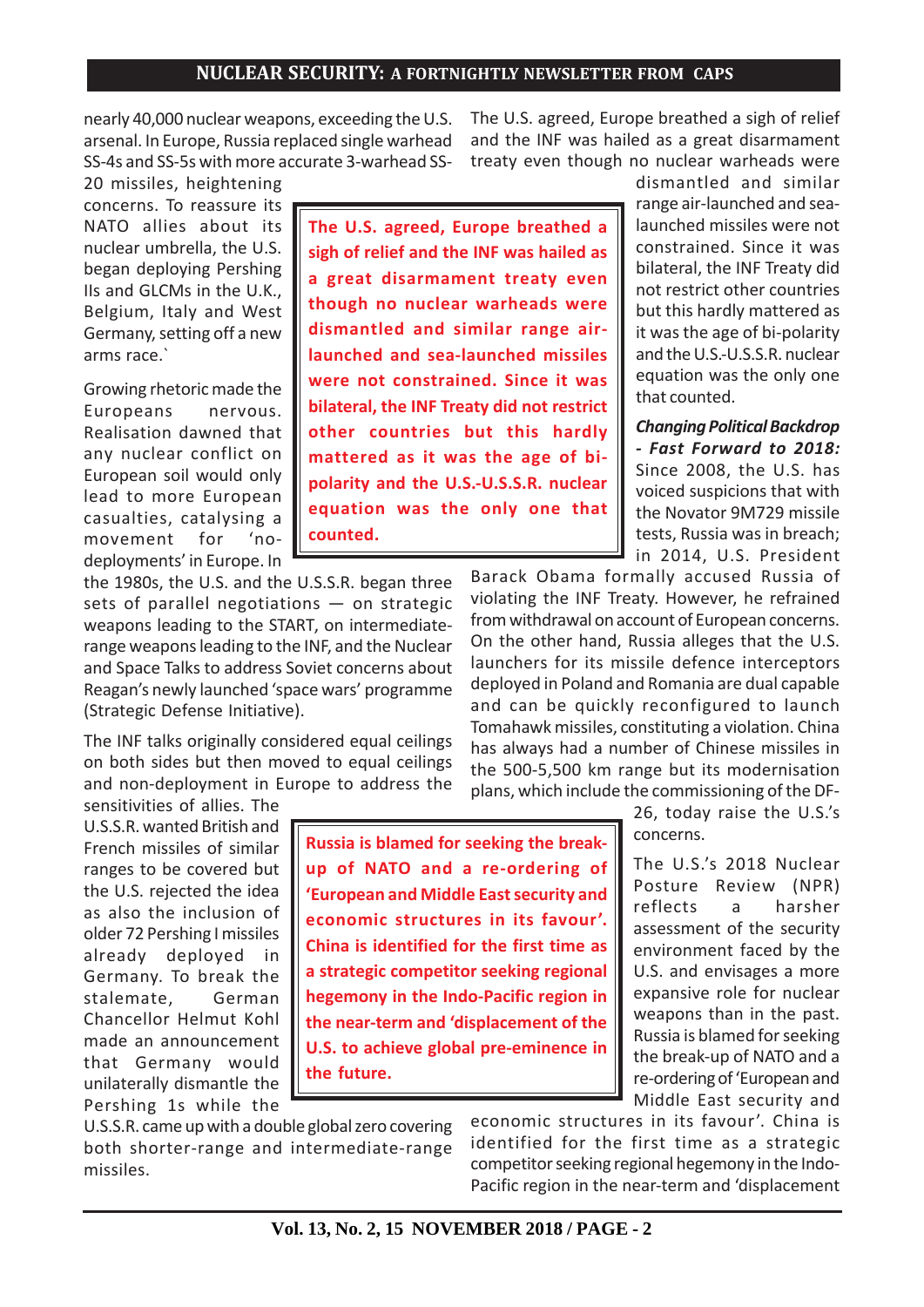of the U.S. to achieve global pre-eminence in the future'. A 30-year modernisation plan with a price tag of \$1.2 trillion with new nuclear-armed SLCMs and low-yield warheads is detailed in the NPR. Russia has unveiled plans to develop a new nuclear

torpedo and nuclearpowered cruise missile. Even more worrisome are developments that blur the line between nuclear and conventional weapons. In order to lessen its dependence on nuclear weapons, the U.S. developed layered missile defences and conventional

Prompt Global Strike (PGS) capabilities that use conventional payloads against strategic targets. Other countries have responded with hypersonics and a shift to lower yield tactical warheads. With growing dependence on space-based and cyber systems, such asymmetric approaches only increase the risks of accidental and inadvertent nuclear escalation.

*Preserving the Nuclear Taboo:* The key difference with today's return of major power rivalry is that it is no longer a bi-polar world, and nuclear arms control is no longer governed by a single binary equation. There are multiple nuclear equations — U.S.-Russia, U.S.-China, U.S.-North Korea, India-Pakistan, India-China, but

none is standalone. Therefore, neither nuclear stability nor strategic stability in today's world can be ensured by the U.S. and Russia alone and this requires us to think afresh.

The INF Treaty is not the first casualty of unravelling nuclear arms control. In December 2001, the U.S. unilaterally withdrew from the 1972 ABM Treaty with the U.S.S.R. which limited deployment of ABM systems thereby ensuring mutual vulnerability, a key ingredient of deterrence stability in the bipolar era. The next casualty is likely to be the New START agreement between the U.S. and Russia, which will lapse in 2021, unless renewed for a five-year period. This limits

both countries to 700 deployed ICBMs, SLBMs and heavy bombers and 1,550 warheads each. However, Mr. Trump has described it as "one of several bad deals negotiated by the Obama administration". The lapse of the New START would

> mark the first time since 1968 that the U.S. and Russian nuclear arsenals would be unconstrained by any agreement.

> The political disconnect is also evident in the NPT, the most successful example of multilateral arms control. It has become a victim of its success. It can neither

accommodate the four countries outside it (India, Israel, North Korea and Pakistan) as all four possess nuclear weapons, nor can it register any progress on nuclear disarmament. It succeeded in delegitimising nuclear proliferation but not nuclear weapons. This is why NPT Review Conferences

> have become increasingly contentious. The most important achievement of nuclear arms control is that the taboo against use of nuclear weapons has held since 1945. Preserving the taboo is critical but this needs realisation that existing nuclear arms control has to be brought into line with today's political realities.

*Source: https://*

*www.thehindu.com, 06 November 2018.*

 **OPINION – Jacek Czaputowicz, Stef Blok**

#### **Nuclear Weapons: Old Dilemmas, New Dangers**

Nuclear weapons have posed a challenge to international security since 1945. Today that challenge looms as large as ever. The Intermediate-Range Nuclear Forces Treaty has been under severe threat for many years and even more so today. North Korea's nuclear weapons threaten the global security order and our multilateral system, and Iran's nuclear activities could form a potential threat. Implementation of

**The next casualty is likely to be the New START agreement between the U.S. and Russia, which will lapse in 2021, unless renewed for a five-year period. This limits both countries to 700 deployed ICBMs, SLBMs and heavy bombers and 1,550 warheads each.**

**North Korea's nuclear weapons threaten the global security order and our multilateral system, and Iran's nuclear activities could form a potential threat. Implementation of arms control treaties is being challenged as well. The way these problems are resolved will have an impact that is felt far into the future.**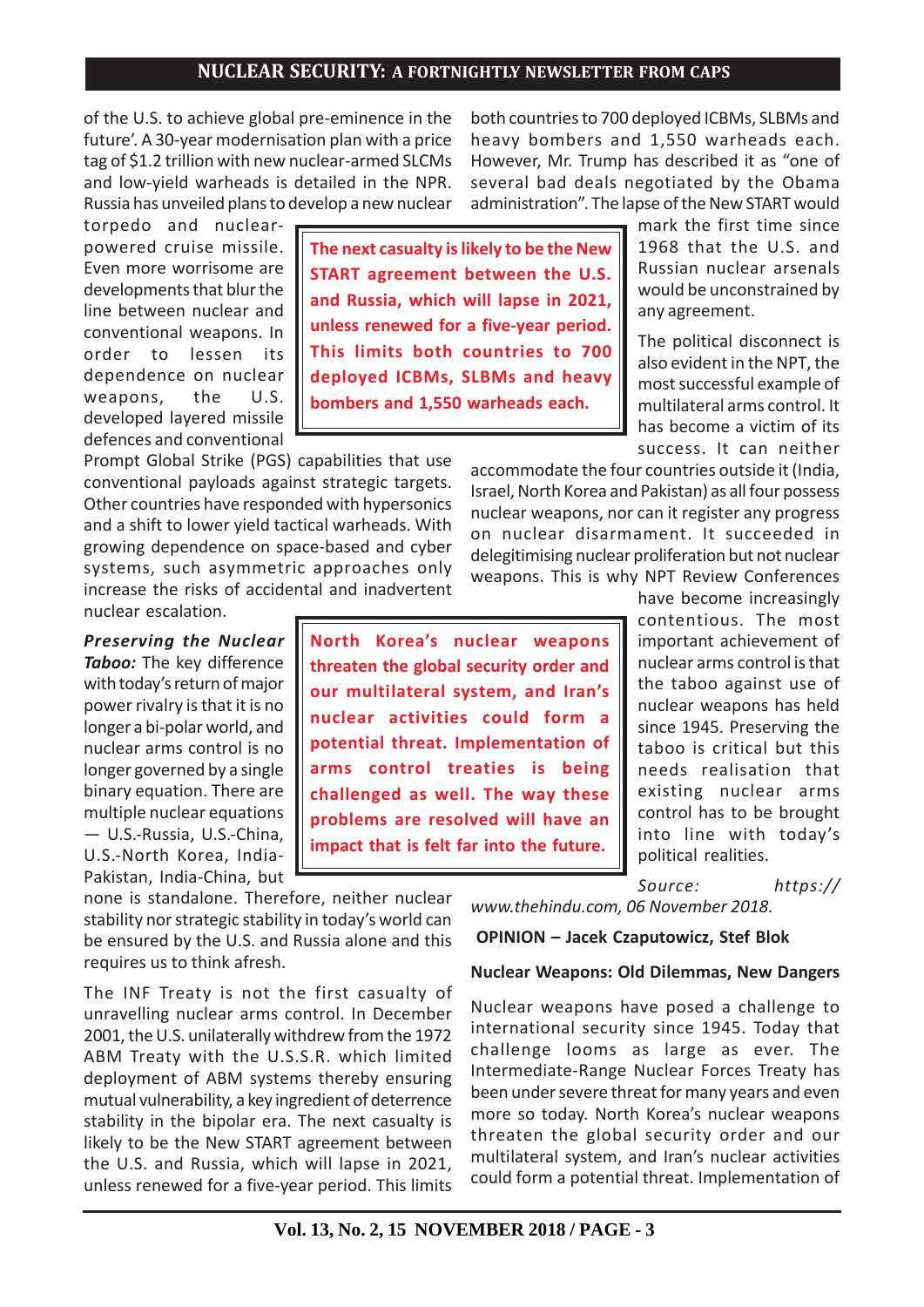arms control treaties is being challenged as well. The way these problems are resolved will have an impact that is felt far into the future. Moreover, tensions between major powers, pockets of instability on almost every continent, and revisionists challenging the rules-based international order are making the world less stable and predictable.

The emergence of military technologies such as autonomous weapons systems based on artificial

intelligence, hypersonic weapons, and weaponised cyber and information technologies can severely disrupt communication lines, limit political discretion and shorten reaction times. In a nuclear crisis this is a potentially fatal combination. These developments call for an immediate return to effective nuclear arms control.

Luckily, a solid basis for that already exists. That

basis is the NPT, which has kept the number of countries with nuclear weapons below the level envisaged in the apocalyptic predictions of the 1960s. The Treaty also binds us to a clear goal of the complete elimination of nuclear weapons, and it has already helped achieve tangible nuclear disarmament. No less important, it has fostered international cooperation in the peaceful use of nuclear energy for economic development and prosperity, helping to widen the availability of effective medical treatments worldwide. The NPT regime is an example of a true and highly successful form of multilateralism that benefits everyone, rather than a zero-sum approach. But now that the NPT is facing multiple challenges, we must all show a sense of ownership and responsibility if we want to hold on to the possibility of further nuclear arms control. We need ambitious and sensible new agreements on how to curb the nuclear threat.

*Opportunity*: The 2020 NPT Review Conference,

marking the 50th anniversary of the NPT's entry into force, is our chance. With this anniversary nearing, the Netherlands and Poland are pledging to work together to strengthen and develop the nuclear arms control regime so that it is equal to current and future challenges. Having chaired consecutive meetings of the NPT, we have been exploring new forms of cooperation, with an emphasis on responsibility and inclusiveness based on consultations in all parts of the world. We will continue this effort together with this

**The NPT regime is an example of a true and highly successful form of multilateralism that benefits everyone, rather than a zero-sum approach. But now that the NPT is facing multiple challenges, we must all show a sense of ownership and responsibility if we want to hold on to the possibility of further nuclear arms control. We need ambitious and sensible new agreements on how to curb the nuclear threat.**

year's NPT chair, Malaysia, and the future president of the Review Conference. The 2020 Review Conference must be a shared success. For this to happen, we must build bridges where differences persist and take bold steps where we see opportunities for deeper and wider cooperation. Only this way we can live up to our common obligations. There is cause for encouragement in the recent initiatives for the

development of technologies, mechanisms and procedures for the verification of nuclear disarmament agreements.

Following the Russian proverb "trust but verify", which former US President Reagan was fond of quoting, the hard work of diplomats and technicians alike will help lay the foundations for the further reductions of nuclear arsenals. We see a need to improve transparency, dialogue and communication between nuclear states and their allies. This will foster strategic stability and minimise nuclear risks. All of us have a stake in preventing the use of nuclear weapons. This has always been acknowledged by those possessing these weapons, and this recognition has led to ground-breaking Cold War agreements and practices aimed at reducing tensions and preventing misunderstandings in times of crisis.

*Stability*: We should learn from our predecessors and adapt these ideas to the world of today.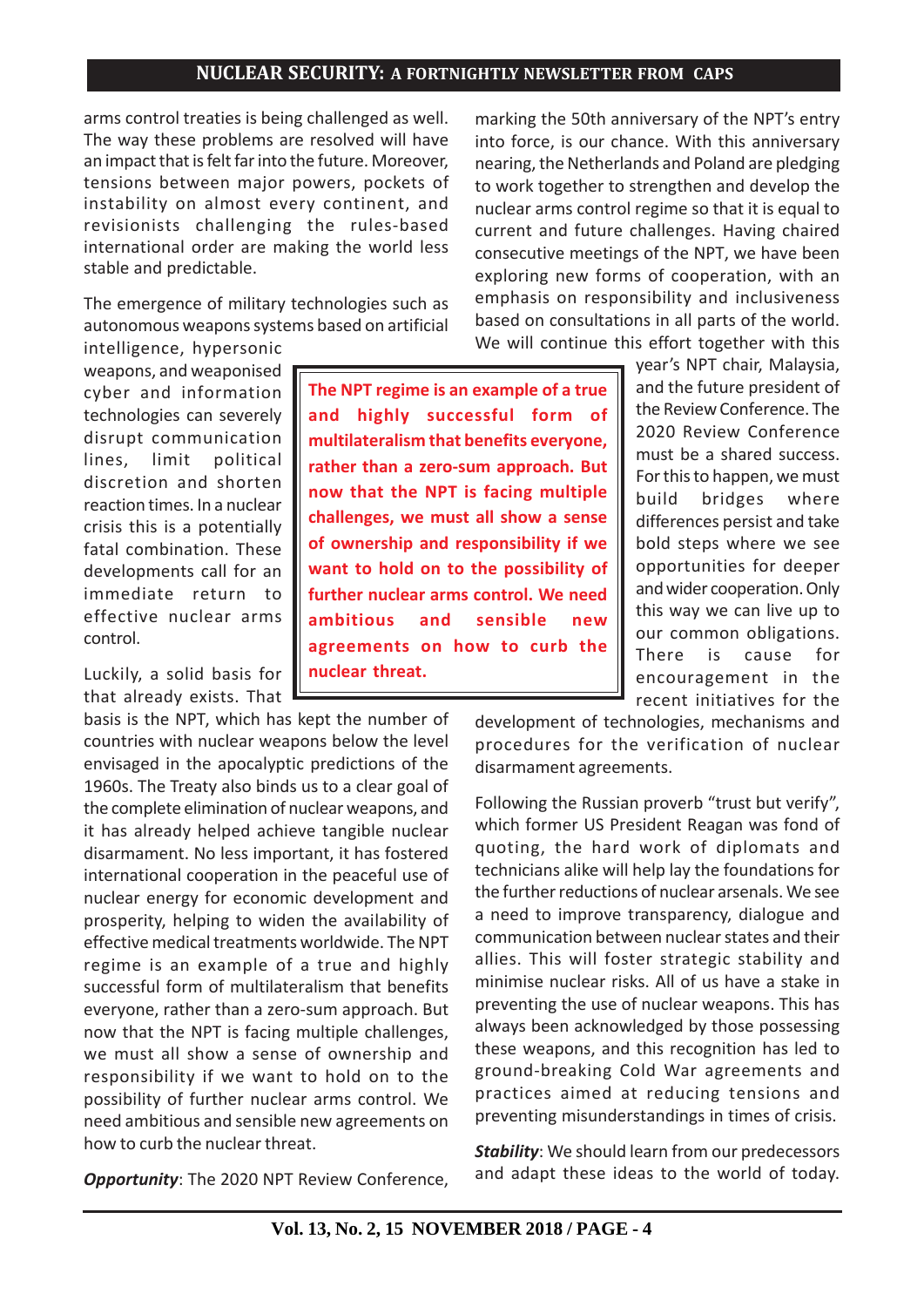Greater stability may in turn contribute to creating circumstances conducive to further progress on

disarmament. We call on all parties to join us in working towards a positive outcome in 2020. Former US President John F Kennedy once expressed his fear that 20 or 25 countries might one day develop nuclear weapons. The NPT has prevented that. But this nightmare can still become a reality if we do not remain vigilant. Nuclear weapons are an

**Former US President John F Kennedy once expressed his fear that 20 or 25 countries might one day develop nuclear weapons. The NPT has prevented that. But this nightmare can still become a reality if we do not remain vigilant. Nuclear weapons are an unfinished story, and it is incumbent on us to compose a positive outcome for it.**

unfinished story, and it is incumbent on us to compose a positive outcome for it.

*Source: https://euobserver.com, 31 October 2018.*

 **OPINION – Lauren J. Borja, MV Ramana**

### **The Argument from Cyberspace for Eliminating Nuclear Weapons**

At the height of the Cold War in 1982, American

psychiatrist Robert Jay Lifton argued that the "central existential fact of the nuclear age is vulnerability." That warning predated the proliferation of computers into almost every aspect of modern life, including nuclear weapons. Today, the destructiveness of nuclear weapons has been coupled with the vulnerability of computers to create new

pathways to disaster. Specifically, there is now the possibility that hackers could compromise the computers that control nuclear weapons or provide information to officials about impending nuclear attacks.

*Weapons Security Critically Flawed*: An October 2018 report reinforced this sense of vulnerability. In it, the U.S. Government Accountability Office (GAO) described a number of problems commonly

**Today, the destructiveness of nuclear weapons has been coupled with the vulnerability of computers to create new pathways to disaster. Specifically, there is now the possibility that hackers could compromise the computers that control nuclear weapons or provide information to officials about impending nuclear attacks.**

found in the modern weapons systems developed by the U.S. Department of Defense (DOD).

Although the report itself doesn't say so, officials confirmed that nuclear weapons programs were included in the study.

The findings of the GAO report echoed earlier warnings of the cyberthreat to nuclear weapons. These included a 2013 DOD report and one by the Nuclear Threat Initiative, a nongovernmental nuclear

weapon threat reduction organization based in Washington, D.C. Our research examines the risks associated with nuclear weapons systems, including those of accidental or inadvertent nuclear war. The most pressing concern from the GAO report is the possibility that some of these vulnerabilities might affect "nuclear command and control," the term used to describe the computer networks that continuously monitor and

> direct the vast U.S. nuclear arsenal (or Russia).

> The recent GAO report broadly criticized all DOD weapons systems. Over the past five years (2012 to 2017), the GAO reported, "DOD testers routinely found missioncritical cyber-vulnerabilities in nearly all weapon systems that were under development. Using

relatively simple tools and techniques, testers were able to take control of these systems and largely operate undetected." In other words, just about every weapon system being developed by the U.S. military is vulnerable to cyberattack. What stands out are both the scale of the problem and that these problems exist in systems that should be highly protected.

*The Computerized Military***:** Computers play an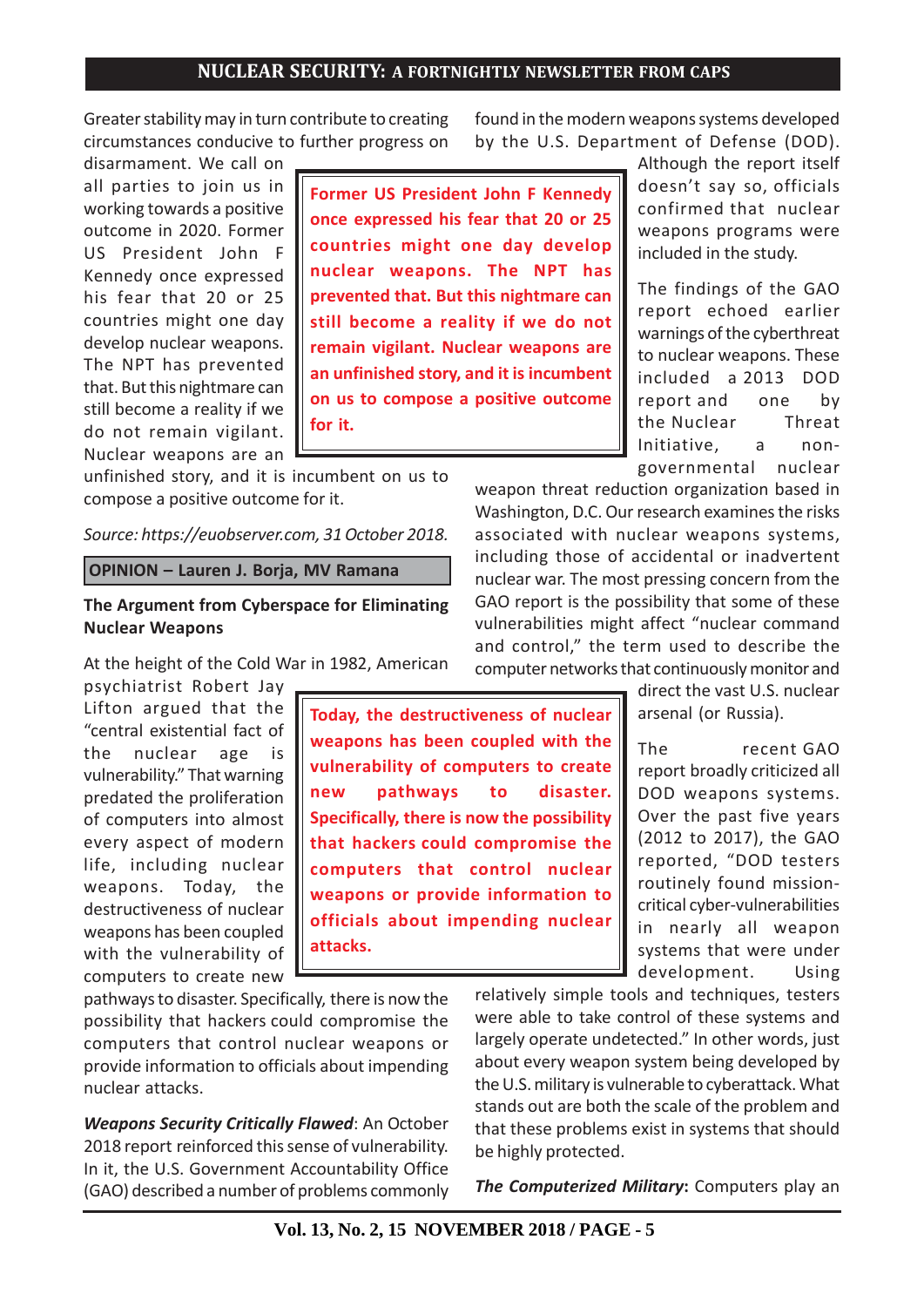outsized role in the U.S. military — from providing information through various sensors to forming the backbone of communications networks. Faster

communications and increased access to information are both valuable assets and these goals can be achieved with computers. Computers have become ubiquitous in the military environment as countries demand quick access to information and communications. But computers also introduce vulnerabilities. As their role grows to include connecting the weapons systems of most advanced countries,

**We have observed a similar overconfidence in the military officials responsible for nuclear command and control. This is a problem because the command-and-control system relies on complex networks of interconnected computers. These computers connect early warning satellites and radars to the president and will be used to pass on presidential orders to launch nuclear weapons should that fateful decision ever be made.**

so does our vulnerability. The vulnerability of these weapons systems should be seen as an anticipated and, arguably unavoidable, consequence of the computer-filled world we live in.

The GAO report went farther than just identifying vulnerabilities — it identified a culture within the DOD that fails to recognize and adequately address cybersecurity problems. Officials routinely assumed their systems were safe and ignored warnings until very recently. We have

observed a similar overconfidence in the military officials responsible for nuclear command and control. This is a problem because the command-and-control system relies on complex networks of interconnected computers. These computers connect early warning satellites and radars to the president

**Problems within the computers of nuclear command and control date back to at least the 1970s, when a deficient computer chip signalled that 200 Soviet missiles were headed towards the U.S. Computer problems have persisted: In 2010, a loose circuit card caused a U.S. launch control centre to lose contact with 50 nuclear missiles.**

and will be used to pass on presidential orders to launch nuclear weapons should that fateful decision ever be made.

Computers must also constantly monitor and

coordinate the daily operation of U.S. nuclear arsenal. Timelines for decisions in this system are extremely compressed, allowing less than 10

> minutes for critical launch decisions to be made. The combination of interactive complexity and the tight timeline is typical of many other technological systems that are susceptible to unpredictable, large-scale accidents.

> *Computer Errors that Almost Started Nuclear Wars:* Unclassified reports reveal that problems within the computers of nuclear command and control date

back to at least the 1970s, when a deficient computer chip signalled that 200 Soviet missiles were headed towards the U.S. Computer problems have persisted: In 2010, a loose circuit card caused a U.S. launch control centre to lose contact with 50 nuclear missiles. In both cases, the accident might have been mistaken for a deliberate attack. Failing to recognize the mistake could have resulted in the U.S. launching nuclear weapons. These cases were presumably the result of unintentional errors, not deliberate actions. But

> hacking and other forms of targeted cyberattacks greatly increase the risk of accidental nuclear launch or other devastating actions. Overconfidence on the part of the officials overseeing the nuclear arsenal is therefore negligent and dangerous.

> A more recent compounding factor is the ongoing,

roughly trillion-dollar upgrade of the U.S. nuclear arsenal started by the Obama administration. This so-called modernization effort included upgrades to the nuclear command and control system. The Trump administration continues to make this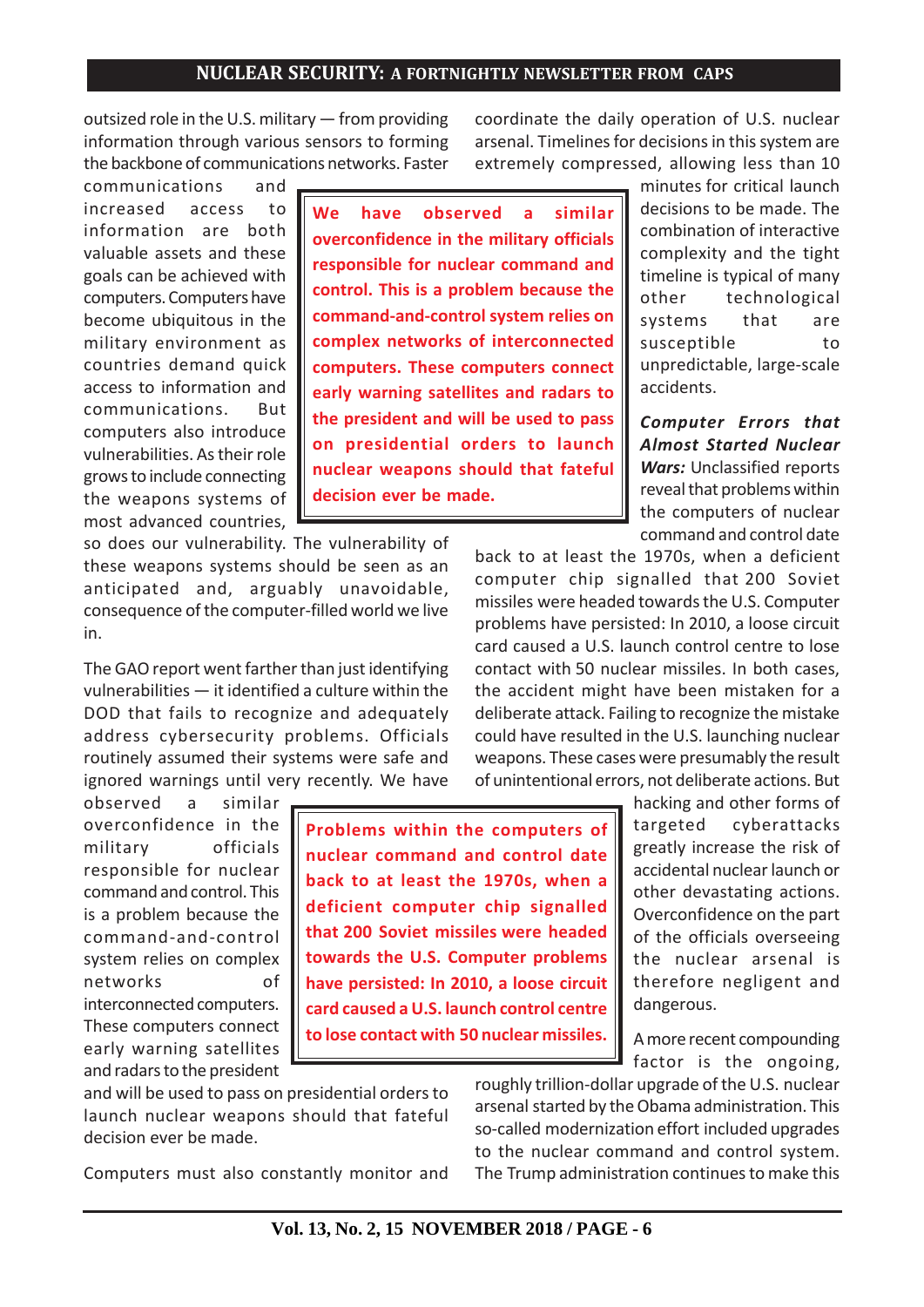**There seemed to be a huge opportunity to rethink nuclear power. Most of the reactors operating around the world—including the ones at Fukushima and almost all of the 100 or so plants operating in the U.S. were built from designs drafted during the slide-rule era and adapted from reactors used on aircraft carriers and**

a priority. Modernization increases the possibility that changes to the nuclear command and control system will introduce new or reveal hitherto unknown vulnerabilities into the system. The evidence from the GAO report and other publicly available documents indicates that the officials in charge will be emphasizing speed, convenience, or cost over cybersecurity.

In its conclusion, the GAO report explained that the DOD "has taken several major steps to improve weapon systems cybersecurity." But the DOD "faces barriers that may limit its ability to achieve desired improvements," such as

constraints on information sharing and workforce shortages. That is not reassuring. There is a more basic problem that we have emphasized above: the risks associated with cyberattacks can be ameliorated but not fully eliminated. When this intrinsic risk is integrated with the sheer destructiveness of nuclear

weapons, the only way to avoid a catastrophic accident at some point in time is to embrace efforts to abolish the weapons themselves.

**submarines.**

*Source: https://theconversation. com, 08 November 2018.*

#### **OPINION – Nathan Myhrvold**

#### **Why We Need Innovative Nuclear Power**

In 2006, Bill Gates and I took a hard look together at all the options humanity has for powering the 21st century. At that time, 81 percent of the world's primary energy—the raw form, before it is converted to electricity, gasoline, etc.—came from fossil fuels. Back then, you might recall, oil prices were soaring. Many analysts were actually quite worried about "peak oil" and coming shortages if growing demand outran shrinking supplies.

It was already obvious in 2006 that the world is

not going to halt global warming, ocean acidification and air pollution just by conserving energy. Roughly a billion and a half people were then living without electricity—but they certainly wanted and needed it. World population was growing. In much of the world, people were living longer and better. They were buying more cars and using more home heating and air conditioning. All of this was set to continue, and all of it would demand more energy. Solar and wind power and biofuels were growing fast, and that was great. But I could already see major limitations looming ahead: the huge amounts of land needed, the lack

> of scalable ways to match their inconstant power to society's unremitting thirst for energy. Anyway, plenty of good minds were already working on improving those kinds of renewable energy. But there seemed to be a huge opportunity to rethink nuclear power. Most of the reactors operating around the world—including the ones at Fukushima and almost all of the 100 or so

plants operating in the U.S.—were built from designs drafted during the slide-rule era and adapted from reactors used on aircraft carriers and submarines.

Researchers in academia and at national labs had explored lots of promising alternative approaches. They had published—in some cases even prototyped—improved designs that don't rely on high-pressure steam or water for cooling, that use uranium far more efficiently and that make power more cheaply. Nuclear engineers could now exploit tremendous computing power to simulate novel designs and identify the best ideas without having to actually build test reactors. Yet the nuclear industry had largely lost its spirit of innovation. Utilities were exploiting new technology to make existing reactors more reliable than ever. But generations had passed with hardly any qualitatively new kinds of reactors making it to market. I couldn't help but wonder: what would happen if we put state-of-the-art computing in the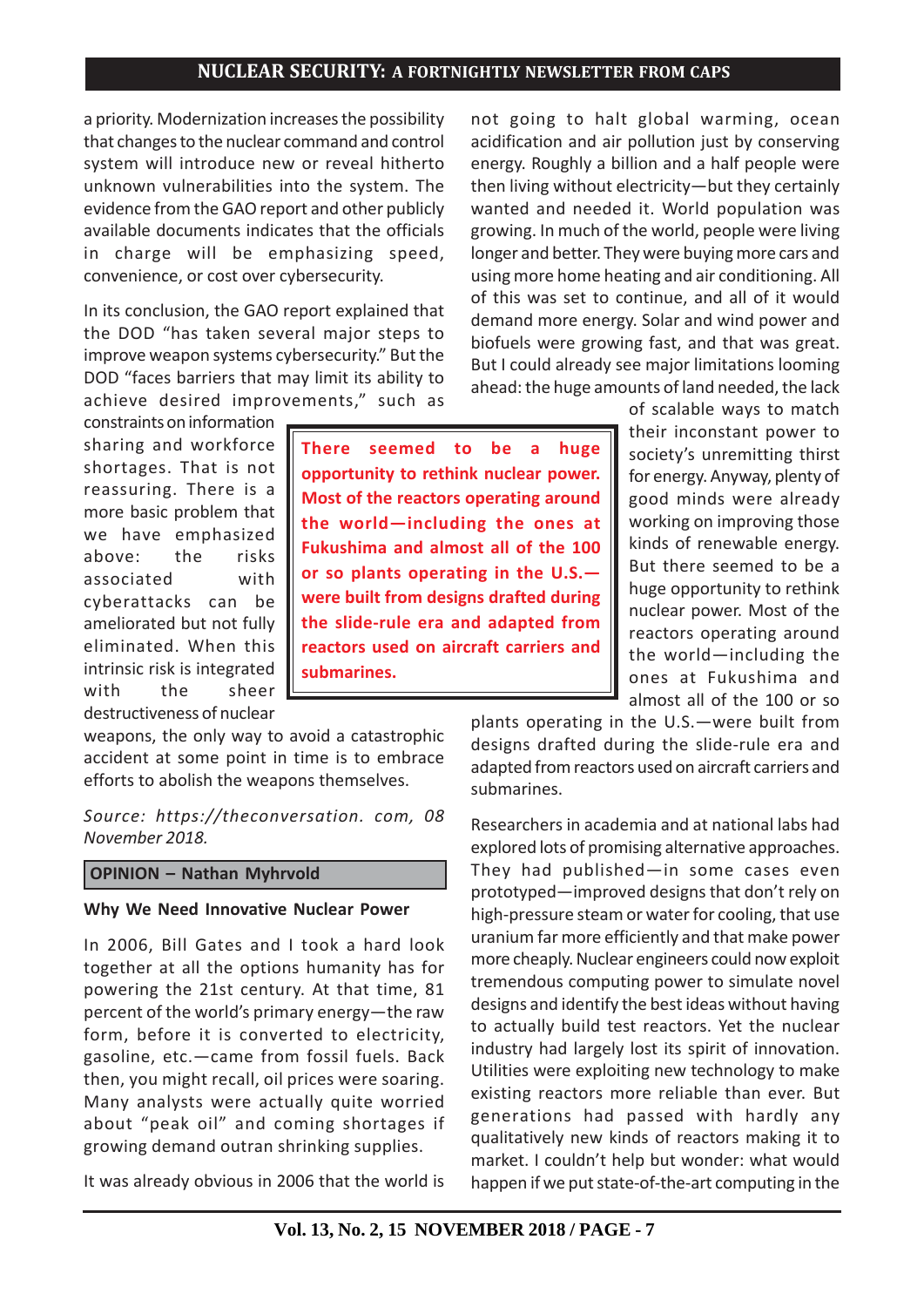hands of some of the world's best nuclear physicists and then gave them a high bar to clear and a short deadline to do it? Could they invent a

new kind of nuclear power plant where safety would be guaranteed by the basic laws of physics? One that would generate much less waste—or better yet, burn existing waste? A plant that slashes operating costs and avoids worries about nuclear proliferation? Just imagine how that could

change the world. It seemed worth a shot. So with the backing of Bill and a few other bold investors, we launched TerraPower and dove in to the hard work of trying to make this real. Now here we are, 12 years later, in 2018. What's changed?

On the bright side, TerraPower and a number of other nuclear start-ups have thrived and are well on their way toward building first-of-a-kind reactors. A 2015 report by Third Way, a think tank, identified nearly 50 companies and organizations

working on advanced reactor projects. This momentum has drawn a large influx of young engineering talent into the field. But we need to accelerate the pace of progress. Since 2006, the biggest breakthrough in energy technology was not the one we were looking for. It's called fracking, and it has made

natural gas cheap and kept oil affordable, while wreaking havoc on electricity markets to the detriment of cleaner alternatives. Meanwhile, global warming lurches ahead. Greenhouse gas emissions continue to grow. So do solar and wind power. But do you know how much of the world's primary energy comes from fossil fuels today? It's 81 percent—the same as in 2006. Humanity's appetite for fossil fuels has grown—not shrunk despite all the new solar and wind farms and all the new LED bulbs and hybrid cars, because we just keep using more energy every year. The amount of energy consumed by an average person in China (averaged over the year) has jumped by a quarter

since 2006, to three kilowatts (kW). That's six times as much as the energy use of an average African, which is a mere 0.5 kW. But it's still less than a third as much as the American average, which at 9.2 kW is equivalent to nine toasters, running 24/7.

Here's why it's so crucial that we develop better nuclear

that we can all live with: before this century is out, there's good reason to believe that we'll see almost everyone in the world consuming energy at least as fast as Americans do now. That includes the 1.1 billion people who lack electricity altogether today. In many ways this would be the realization of a shared dream, because energy is the fulcrum that gives leverage to human ingenuity. Universal access to energy is arguably the most essential ingredient to ensuring that every child can live a healthy life

> of dignity and realize his or her human potential. Some people argue that it would be disastrous for the currently poor parts of the world to ramp up their energy use. I find that argument morally reprehensible. Who are we to say that our lifestyle is fine for us but not for others?

> Morality aside, the economic development of countries

like China, India, Brazil, Indonesia and South Africa is unstoppable in the long run. History shows that societies organize themselves and their institutions to keep standards of living rising, and this drives energy consumption inexorably upward over the long term. If I'm right, then humanity's energy challenge is far larger than most people understand. Raising the global average energy use from 2.4 kW, where it stood in 2017, to the current U.S. level of 9.2 kW per capita means nearly quadrupling energy production. And if all that new energy isn't made

**Since 2006, the biggest breakthrough in energy technology was not the one we were looking for. It's called fracking, and it has made natural gas cheap and kept oil affordable, while wreaking havoc on electricity markets to the detriment of cleaner alternatives.**

**Humanity's energy challenge is far larger than most people understand. Raising the global average energy use from 2.4 kW, where it stood in 2017, to the current U.S. level of 9.2 kW per capita means nearly quadrupling energy production. And if all that new energy isn't made with near-zero carbon emissions, the climate will be a wreck.**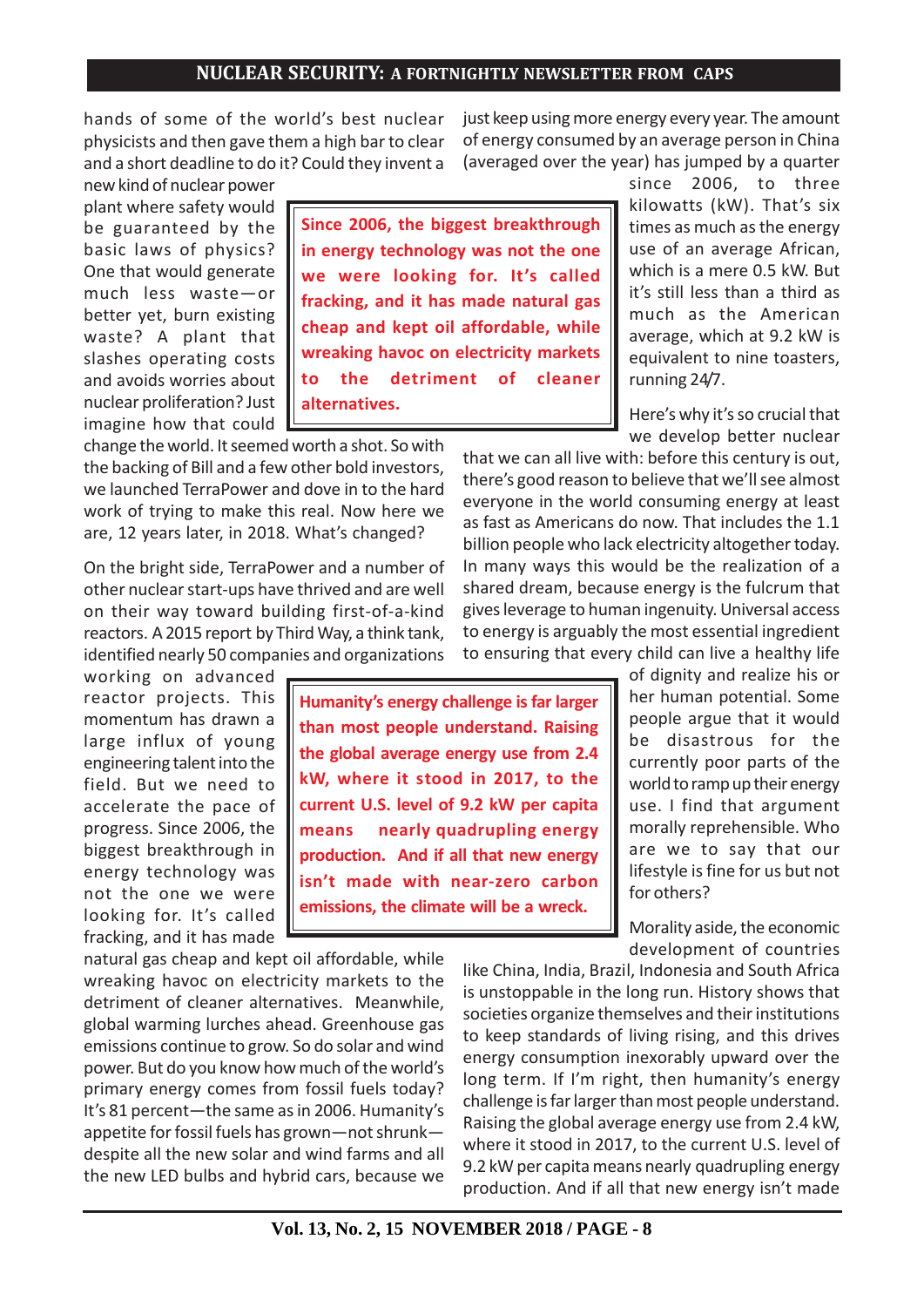with near-zero carbon emissions, the climate will be a wreck.

The challenge is probably even greater than this. Humanity is now around 7.5 billion people. The U.N. Population Division forecasts that our species will number 10 to 13 billion by century's end. Ten billion of us using energy at current U.S. rates works out to a fivefold increase in global energy production over what we make today. Ironically, one of the strongest factors in reducing population growth rates is prosperity, which is highly correlated with energy use. Of course, the current U.S. average of 9.2 kW isn't carved in stone either. As we continue to innovate, some technological advances boost the energy efficiency of existing devices. But there are limits to those improvements. And innovation also creates new

uses for energy. As you read this, for example, millions of computers are humming along in vast data farms built by Facebook, Amazon, Google, and Microsoft just waiting for you or someone else to access them over the internet. A generation ago, nobody would have forecast server centres as major energy users. But today Google consumes as much energy as all of San Francisco, and energy

consumption by data centres in Virginia is huge and growing at 18 percent a year. If that fivefold increase in global energy use—or even a fraction of it—materializes, it won't be possible to meet the demand and avoiding trashing the atmosphere without taking full advantage of nuclear energy. But we would be foolish to rely on the nuclear technology of the slide-rule era. No other industrial sector would do that.

This why it is imperative that we turbocharge the pace of innovation in nuclear power. TerraPower is just one of dozens of start-ups around the world that are now exploring new and better kinds of reactors: big ones, tiny ones, some that float and some that operate underground. Several of these innovative designs could burn existing nuclear waste and the by-products of uranium enrichment. It's too early to say which ideas will succeed. I hope all of them do. But it is clear that the need is global, and the market for winning technologies will be huge. Governments and investors would be smart to place many bets. We need to increase the odds that at least one will pay off wildly—and soon.

*Source: https://blogs.scientificamerican.com, 07 November 2018.*

 **OPINION** – **Joseph Gerson**

## **Trump Moves the World One Step Closer to Nuclear Catastrophe**

In October, President Trump announced he plans to withdraw the U.S. from the INF Treaty, carving

**With enough political will, any problems of compliance with the existing treaties could be resolved" and, "There will be no winner in a 'war of all against all' – particularly if it ends in a nuclear war." One need not love Russian President Vladimir Putin to acknowledge the importance of Russia's Foreign Ministry saying, "There is still room for dialogue.**

out a path to a 21st century US-Russian Cold War. The move demonstrates once again that ignorance compounded with the need for domination makes for an extremely dangerous nuclear cocktail of renewed arms racing that endangers human survival.

While the Russian military may indeed be in technical violation of the Treaty by testing a new medium-

range cruise missile, less well known is the fact that a joint commission is currently exploring whether the US has also violated the Treaty with its own deployment of a missile defense system in Romania. Of course, the answer to Russia's cruise-missile testing should not have been to rip up the famous treaty that ended the Cold War. Rather, it should have prompted intensifying nuclear disarmament diplomacy. Former Russian leader Mikhail Gorbachev had it right when he remarked that Trump's announcement was not the work "of a great mind." As Gorbachev wrote in *The New York Times*, "With enough political will, any problems of compliance with the existing treaties could be resolved" and, "There will be no winner in a 'war of all against all' – particularly if it ends in a nuclear war." One need not love Russian President Vladimir Putin to acknowledge the importance of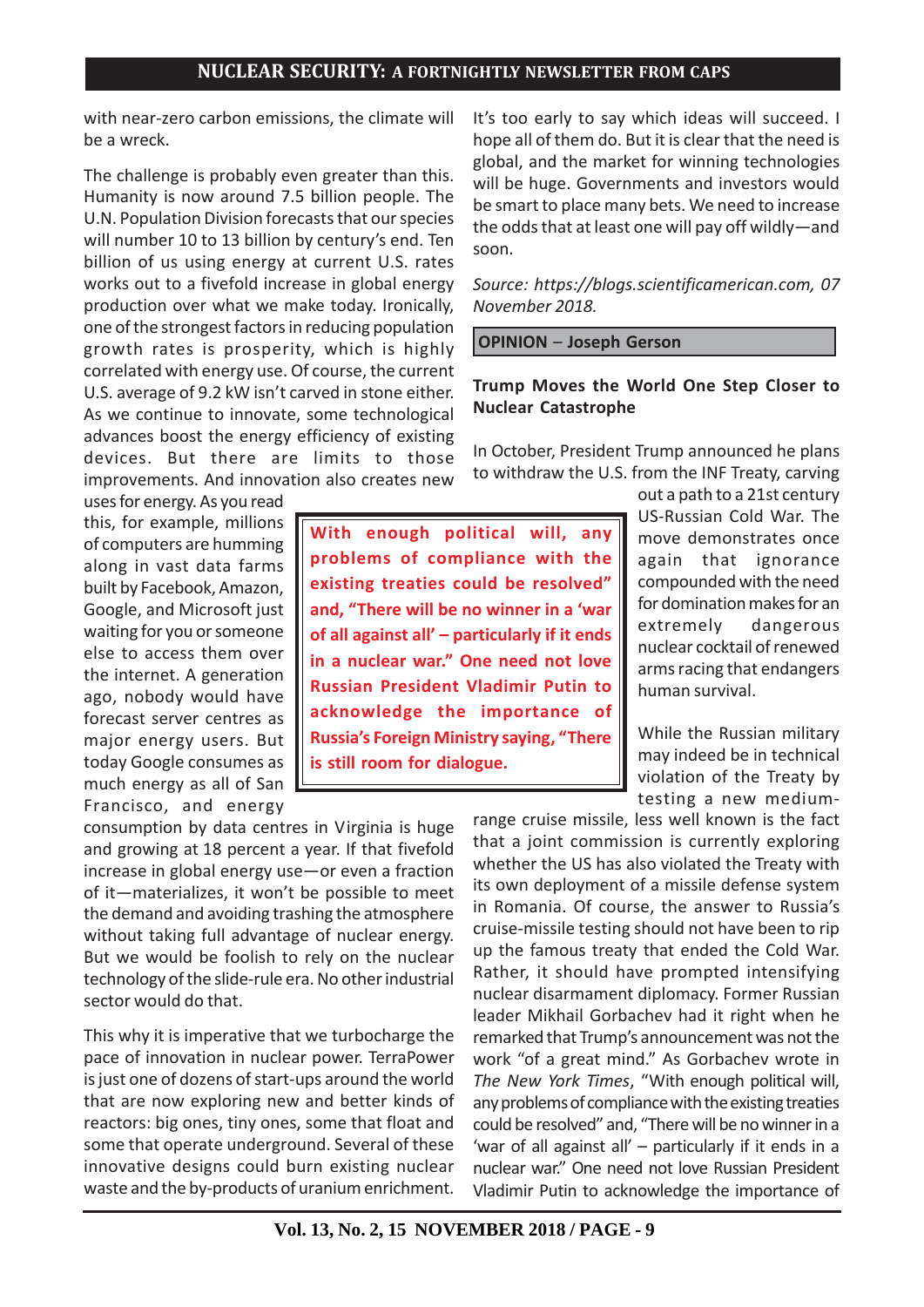Russia's Foreign Ministry saying, "There is still room for dialogue.

The INF Treaty came into force in 1987, bringing the Cold War to an end even before the Berlin Wall was breached and the Soviet empire collapsed. The Treaty requires elimination and permanent renunciation of future deployment of all US and Russian nuclear and conventional ground-launched cruise and ballistic missiles with ranges of 300 to 3,500 miles. It greatly reduced (but did not eliminate) the danger of Europe becoming the initial theatre and victim of a US-Soviet (now Russian) apocalyptic nuclear war.

the INF Treaty restricts the Pentagon's ability to offset China's military modernization. Thus, withdrawal from the Treaty needs to be seen along with the Navy's provocative South China Sea "freedom of navigation exercises" and the disastrous trade war as another element of Trump's nationally self-defeating campaign to weaken and contain China – not to mention Trump's and National Security Adviser John Bolton's disregard for treaties and international cooperation.

While withdrawal from the INF Treaty is a dangerous escalation on its own terms, it comes in the context of more than two decades of increasingly aggressive US military policies in

Abandoning the Treaty  $-$  combined with the

possible expiration of the New START Treaty if it is not soon extended — will eliminate all nuclear arms agreements between the world's two largest and most dangerous nuclear powers, paving the way for an unrestrained and mindbogglingly costly nuclear arms race. The danger posed by nuclear weapons and the arms race are not abstractions. Both great powers already use their

**Beyond ostensible concerns about possible Russian cruise-missile testing, Trump and company have complained that the INF Treaty restricts the Pentagon's ability to offset China's military modernization. Thus, withdrawal from the Treaty needs to be seen along with the Navy's provocative South China Sea "freedom of navigation exercises" and the disastrous trade war.**

relation to Russia: The NATO's expansion to Russia's borders, which was initiated during the Clinton administration; withdrawal from the ABM Treaty by the Bush II-Cheney administration; the Obama administration's commitment to spend \$1.2 trillion (expanded to \$1.7 trillion under Trump) to develop a new generation of US nuclear weapons and their delivery systems,

nuclear arsenals dangerously to reinforce or expand their imperial spheres of influence. For example, the US threatened possible nuclear attacks on the eves of the 1991 and 2003 Iraq wars, with former President Obama's "all options on the table" threats against Iran and President Trump's "fire and fury" threat against North Korea. Further, Putin stated that he considered the use of nuclear weapons to ensure Russian control of Crimea. Trump's nuclear arms racing only adds to the dangers of nuclear war as a result of miscalculations and accidents.

The decision to abandon the Treaty is part-andparcel of Trump's unilateralist "America First" vision of US global dominance. Beyond ostensible concerns about possible Russian cruise-missile testing, Trump and company have complained that deployment of missile defenses which Moscow fears could be converted into nuclear-armed first strike missiles; and the decision to deploy upgraded and "more usable" US nuclear weapons to five European NATO nations.

Committed to the doctrine of mutually assured destruction, President Putin reiterated Russia's commitment to maintain the balance of forces with the U.S. Russian nuclear-capable missiles have now been deployed to Kaliningrad in the heart of Central Europe. Further, in order to evade or overwhelm US missile defenses, Russia is deploying a new long-range multiple warhead missile, hypersonic cruise and other missiles capable of flying up to five times the speed of sound, and has pledged to deploy a nuclear-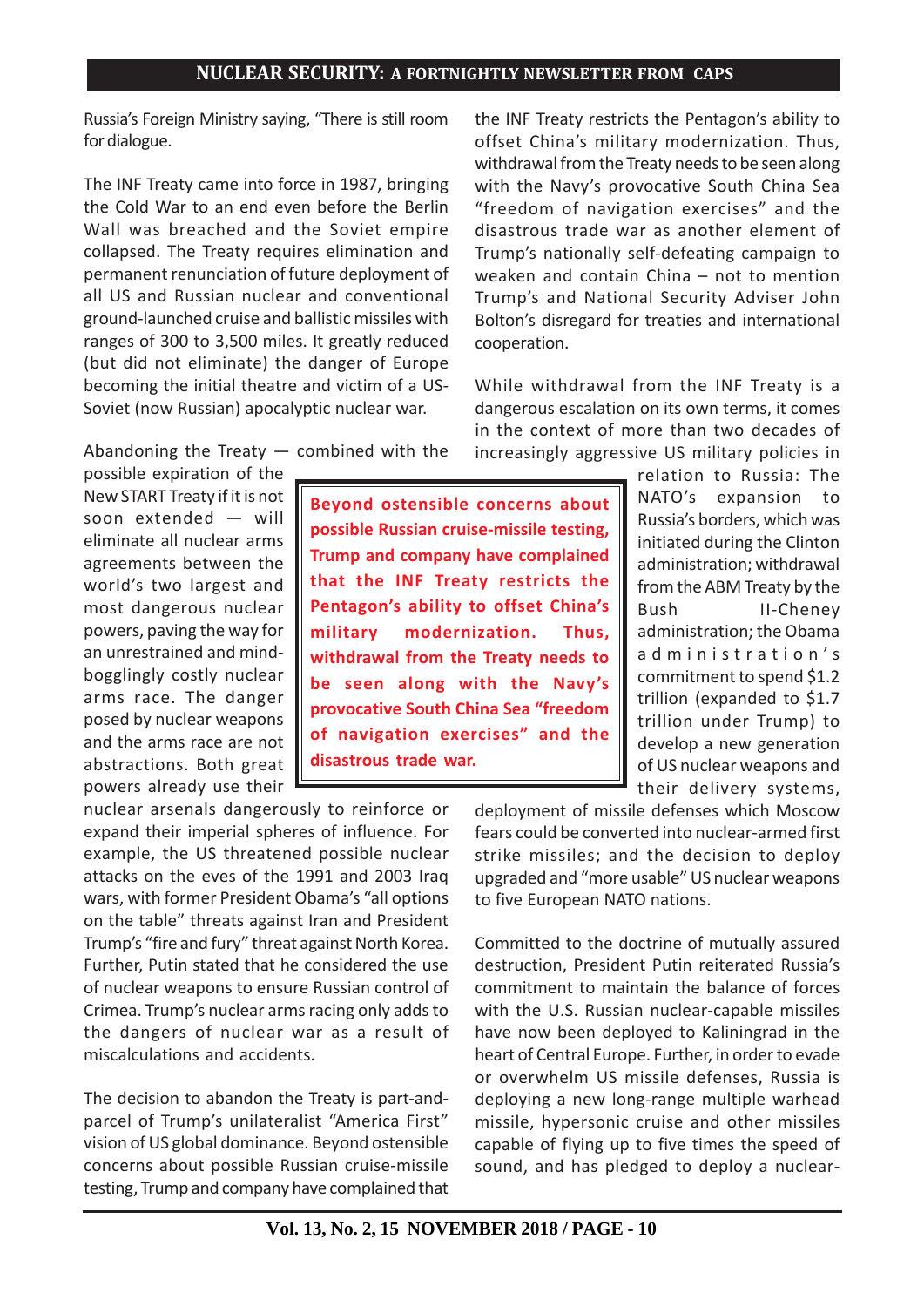powered "unmanned underwater vehicle" capable of destroying port cities with nuclear weapons.

We risk losing everything if we fail to add nuclear disarmament and peace to our list of progressive, life-affirming and democratic demands as we confront the Trump administration. Our list of demands should include preservation and reinforcement of the INF Treaty, opposition to what

has become the \$1.7 trillion US nuclear weapons upgrade, support for the Markey-Lieu legislation that would prevent presidential first-use of nuclear weapons, and renewed commitments to fulfilling the NPT obligation to "good faith" negotiations by the nuclear powers for the elimination of their nuclear arsenals. The last thing the world

**The 6,000-tonne vessel with a range of about 750 km sends a powerful signal to Pakistan and China that New Delhi's underwater nuclear deterrence is "credible", potent and functional. This comes against the backdrop of news reports of Chinese submarines repeatedly making their presence felt in the Indian Ocean region, even as India-China ties stabilize.**

needs is a new Cold War that threatens human survival.

### *Source: https://truthout.org, 04 November 2018.*

#### **NUCLEAR STRATEGY**

#### **INDIA**

### **Nuclear Submarine Arihant Completes First Deterrence Patrol Mission**

Prime Minister Narendra Modi on 05 November, 2018 said that India's first nuclear armed submarine INS Arihant had successfully completed its first deterrence patrol, heralding India's entry into an exclusive club of powers with land, air and sea-based nuclear weapons delivery platforms. At the moment it is dubbed a technology demonstrator, showing the world that India has acquired this technology but that it will take some time before India gets a deployable fleet of such submarines. However, analysts said the 6,000 tonne vessel with a range of about 750 km sends a powerful signal to Pakistan and China that New Delhi's underwater nuclear deterrence is "credible", potent and functional. This comes against the backdrop of news reports of Chinese submarines repeatedly making their presence felt in the Indian Ocean region, even as India-China ties stabilize.

The Arihant propels India into a club so far dominated by the US, France, Britain, China and Russia, demonstrating India's technological capability to design, build and operate nuclearpowered ballistic missile submarines or SSBNs. The US leads the pack with more than 70 nuclear

> submarines and is followed by Russia with about 30. Britain and France have 10- 12 submarines each. A ballistic missile submarine is a strategic asset as it can fire missiles from anywhere in the ocean and remain undetected for long. It can creep along the coast of an enemy nation and fire ballistic missiles deep into their territory, which cannot be reached by land-based

short-range ballistic missiles. China has commissioned four Type 094 SSBNs with a Type 094A estimated to be under construction, according to reports. Pakistan only has attack submarines but there are plans to arm them with nuclear missiles, according to various reports.

"Air and land-based nuclear weapons and their delivery platforms are easier to track down than a weapon that is hidden and moving at sea. It is, therefore, a strategic asset," said a person familiar with the development. "India's 'No first use' nuclear policy mandates the setting up of a triad of air, sea and land deterrence capabilities," said Abhijit Singh, a former naval office now with the New Delhi-based think tank, Observer Research Foundation. "Policymakers and strategic experts appear convinced that the sea-based leg is the most survivable component," he said.

In comments posted on Twitter, Modi said the Arihant feat was "historic because it marks the completing of the successful establishment of the nuclear triad. India's nuclear triad will be an important pillar of global peace and stability", underlining India's "No first use" policy and the role of the sea-based strategic platform as a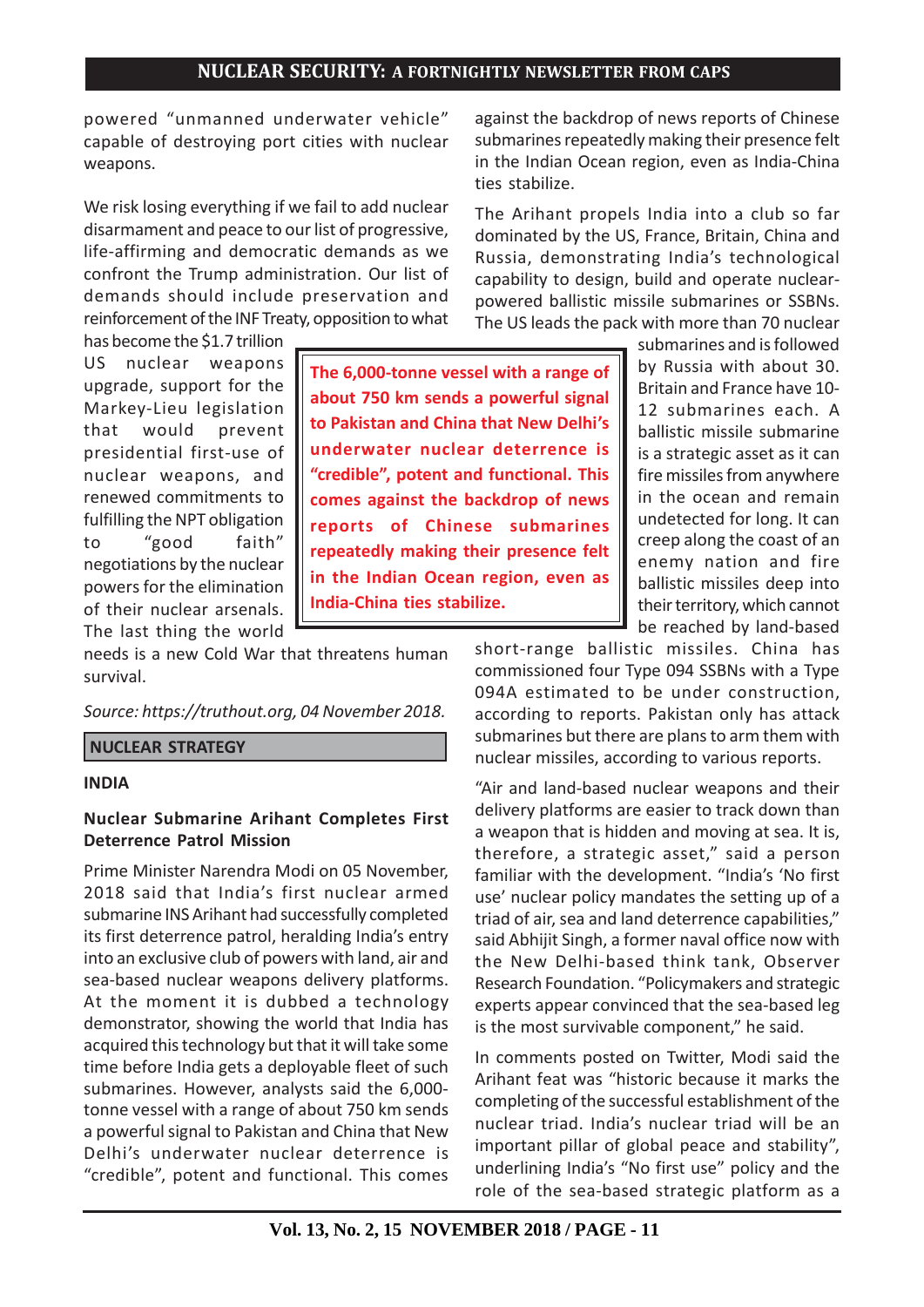**speed of sound, Vladimir Putin has claimed, sparking World War 3**

guarantor of peace. "In an era such as this, a credible nuclear deterrence is the need of the hour. The success of INS Arihant gives a fitting

response to those who indulge in nuclear blackmail," Modi said in a second Twitter post.

"India is a land of peace," Modi said. "Peace is our strength, not our weakness. Our nuclear programme must be seen with regard to India's efforts to further world peace and stability,"

he said. India's hunt for a nuclear submarine began in the 1970s but it was only in the 1990s that it launched the Advanced Technology Vessel programme, under which the Arihant came into being, to build submarines capable of launching nuclear weapons.

**fears.**

*Source: https://www.livemint.com, 06 November 2018.*

#### **RUSSIA**

#### **Russia to Arm an 'INVINCIBLE' Nuclear Weapon by 2019 Says Putin**

RUSSIA is finalising a nuclear weapon capable of wiping out an entire city by

descending on Earth "like a meteorite" at 20 times the speed of sound, Vladimir Putin has claimed, sparking World War 3 fears.

Tensions between Washington and Moscow reached a new high as the Russian President claimed he has a weapon that can

resist any anti-missile systems, making it almost invincible. Mr Putin said: "We know for certain, it's an obvious fact and our colleagues realise it, that we surpassed all our competitors in this area. "Nobody has precise hypersonic weapons. Some plan to test theirs in 18 to 24 months. We have them in service already." And blaming the need of a second nuclear race after the Cold War on

**Vol. 13, No. 2, 15 NOVEMBER 2018 / PAGE - 12**

**Japan and the US have mobilised 57,000 sailors, marines and airmen for the biennial Keen Sword exercise, 11,000 more than in 2016, with simulated air combat, amphibious landings and ballistic missile defence drills. Japan's contingent of 47,000 personnel represents a fifth of the nation's armed forces.**

the US, which has an advanced ballistic missile defence, he added: "Responding to the development of anti-ballistic missile systems by

> the US, we are improving our strike capabilities. "Some are already in service, others will be deployed soon." Called Avangard, the weapon will go into active service by next year with the Red Banner Missile Division, based in the Urals, according to a Russian defence industry source.

Speaking to Russian news agency TASS, they said: "The scheduled period for placing the lead regiment on combat duty is the end of 2019. "Initially, the regiment will comprise at least two systems but eventually their number will rise to their organic quantity of six units." According to the claims made by Russia, the Avangard is a hypersonic glide vehicle, a spacecraft which is lofted into the atmosphere atop an intercontinental ballistic missile, such as the Satan II, to then glide down at hypersonic speed. Being 20 times faster than the speed of sound means the Avangard could travel as fast as at 6860 m/ s.

> *Source: https://www. express. co.uk, 09 November 2018.*

#### **USA–JAPAN**

### **US Carrier Leads Warships in Biggest Ever Japan Defence War Game**

US fighter jets darted over the Western Pacific on 3

November 2018 as the nuclear powered USS Ronald Reagan aircraft carrier joined Japanese destroyers and a Canadian warship for the biggest combat readiness war game ever staged in and around Japan. Japan and the US have mobilised 57,000 sailors, marines and airmen for the biennial Keen Sword exercise, 11,000 more than in 2016, with simulated air combat, amphibious landings and ballistic missile defence drills.

**RUSSIA is finalising a nuclear weapon capable of wiping out an entire city by descending on Earth "like a meteorite" at 20 times the**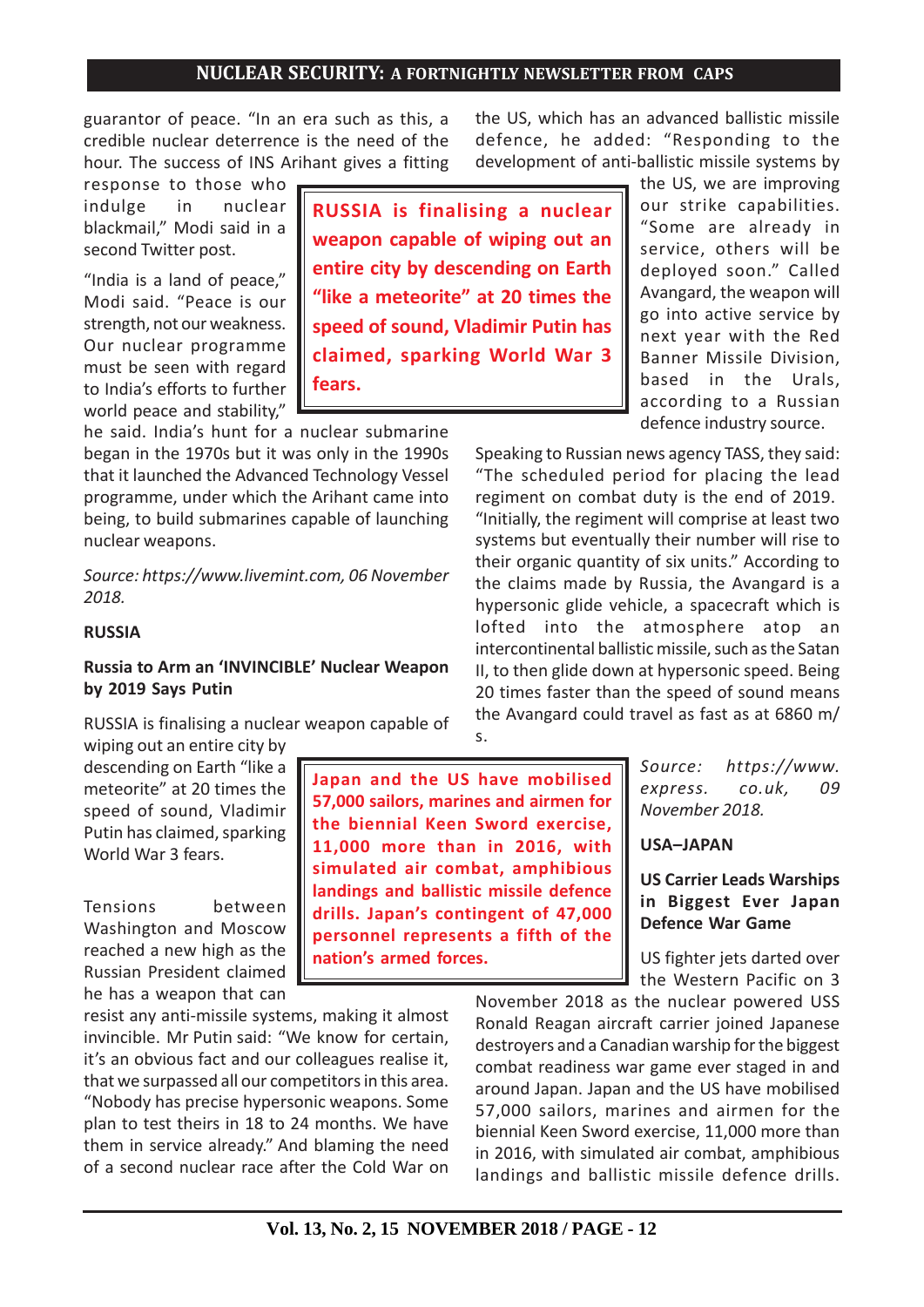Japan's contingent of 47,000 personnel represents a fifth of the nation's armed forces. "We are here to stabilise, and preserve our capability should it be needed. Exercises like Keen Sword are exactly the kind of thing we need to do."

Rear Admiral Karl Thomas, the commander of the carrier strike group, said during a press briefing in the Reagan's focsle as F-18 fighter jets catapulted off the flight deck above him. Eight other ships joined the carrier for anti-submarine warfare drills in a show of force in waters that

Washington and Tokyo fear will increasingly come under Beijing's influence. "The US-Japan alliance is essential for stability in this region and the wider Indo Pacific," Rear Admiral Hiroshi Egawa, the commander of the Japanese ships said aboard the Reagan Based in Yokosuka near Tokyo, it is the biggest US warship in Asia, with a crew of 5,000 sailors and around 90 F-18 Super Hornets fighters.

#### *Canada Joins:* A Canadian

naval supply ship is also taking part in Keen Sword along with the frigate that sailed with the Reagan on 3 November 2018. Canadian participation is taking a bilateral drill which began in 1986 "into the realm of multilateral exercises," Canada's defence attache in Japan, Captain Hugues Canuel said in Tokyo. Participation in Keen Sword, he added, reflects Canada's desire to have a military presence in Asia.

Canada isn't the only western nation looking to take a bigger security role in the region. Britain and France are also sending more ships as China's military presence in the South China Sea grows and its influence over the Indo Pacific and its key trade routes expands. British, French, Australian and South Korean observers will also monitor Keen Sword, which began on  $5<sup>th</sup>$  November and ends on 8 November 2018.

*Bolder Japan***:** Growing foreign interest in Asian security, including North Korea's development of nuclear weapons and ballistic missiles, coincides with greater Japanese willingness to back up its regional diplomacy with a show of military muscle. Tokyo in 2018 sent its biggest warship, the Kaga helicopter carrier, on a two-month tour of the Indo Pacific, including flag-waving stops in the Philippines, Indonesia, Sri Lanka, India and Singapore.

The 248 metre (813.65 ft) long Maritime Self Defence Force ship and its two destroyer escorts also conducted drills with a Japanese submarine

**Japan, however, still views China as a potentially much larger and more challenging foe than Pyongyang as its expanding navy consolidates control of the South China Sea and ventures deeper into the Western Pacific and Indian Ocean. Beijing, in 2018, plans to spend 1.11 trillion yuan (\$160 billion) on its armed forces, more than three times as much as Japan and about a third of what the US pays for a military that helps defend the Japanese islands.**

in the contested South China Sea. At the same time, Japanese PM Shinzo Abe has engaged China in dialogue to reduce tension between their militaries in the East China Sea and to increase economic cooperation between Asia's two leading economies. Amid a background of trade friction with Washington, Abe travelled to Beijing in October 2018, the first such trip by a Japanese leader in seven years, for talks with President Xi Jinping and Premier Li Keqiang. Abe told

them that China and Japan shared responsibility for regional security, including tackling North Korean.

Japan, however, still views China as a potentially much larger and more challenging foe than Pyongyang as its expanding navy consolidates control of the South China Sea and ventures deeper into the Western Pacific and Indian Ocean. Beijing, in 2018, plans to spend 1.11 trillion yuan (\$160 billion) on its armed forces, more than three times as much as Japan and about a third of what the US pays for a military that helps defend the Japanese islands. Keen Sword "remains an expression of the commitment of like-minded allies and partners. To really see what we can do in terms of demonstrating advanced capabilities together to ensure peace and stability in the Indo Pacific," Chief of US Naval Operations Admiral John Richardson said…in Australia during a telephone press briefing.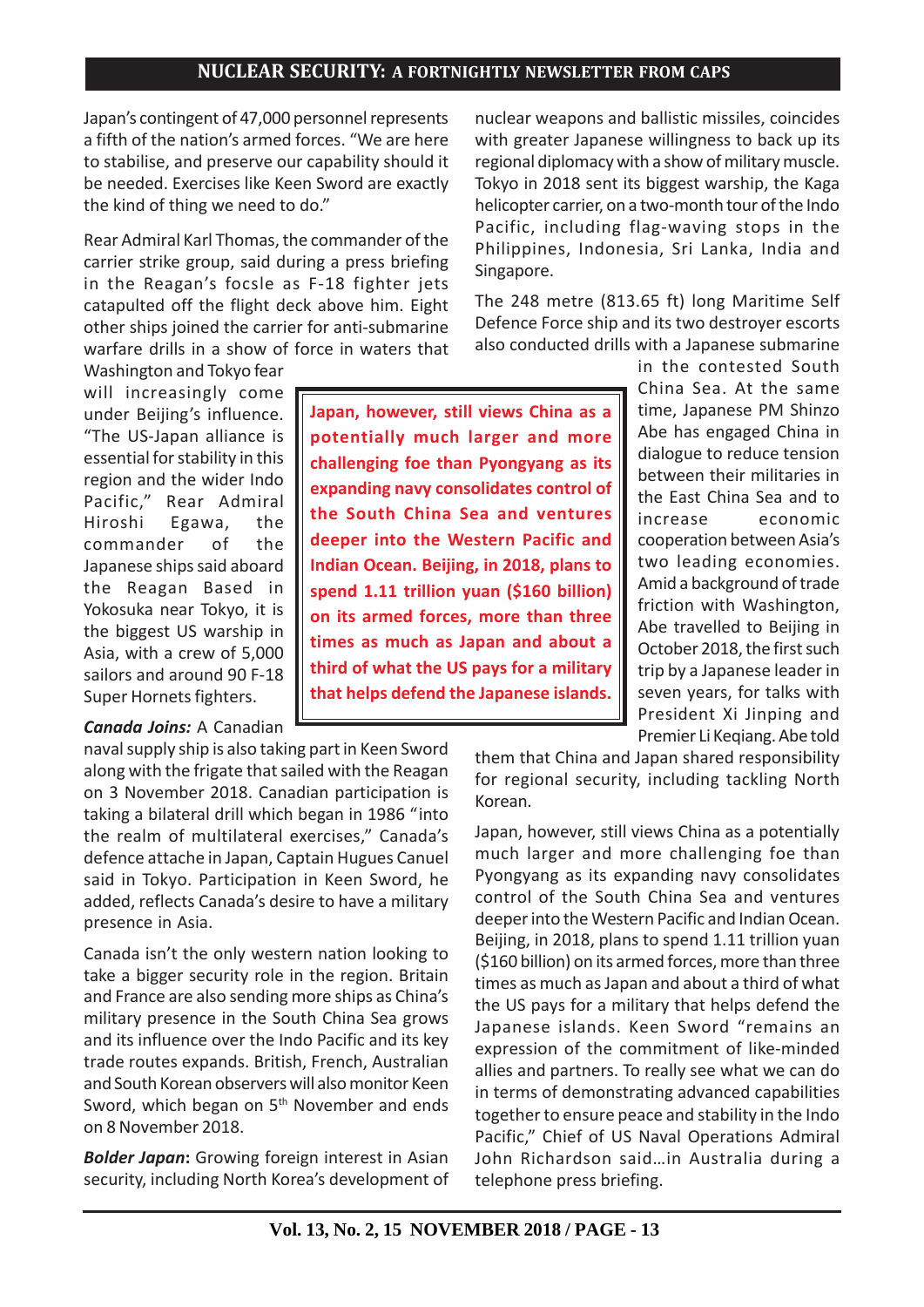**By recently appointing arms control skeptic John Bolton as National Security Adviser, the President set the stage either for an arms race that could bankrupt Russia (and maybe us, too) or dramatic new approaches that could redefine how the global strategic**

**European reaction reflects the growing gaps among the U.S., the E.U. and the U.K. The British have come out in support of the President's decision, saying Moscow has "made a mockery" of the INF agreement and "Russia needs to respect the treaty obligation that it signed." But while E.U. and some German leaders expressed alarm at a return to Cold War confrontations, some welcomed the demise of INF and hope the U.S. will build up its nuclear arsenal in Europe to counter Russia's**

**balance is managed.**

*Source: https://cyprus-mail.com, 03 November 2018.*

## **USA–RUSSIA–CHINA**

**Trump, Putin, and Xi Ponder Nuclear Strategy**

On 20 October 2018, the President announced our withdrawal from the INF Treaty after the required six-month warning period. That move could either spell the beginning of an arms race or a sea change in global security. The INF Treaty banned for the first time an entire category of nuclear-

armed weapons. Such weapons destabilized the nuclear balance when they were installed in Europe in the mid-1970's, but through negotiation, the U.S. and USSR agreed to destroy almost 2,700 missiles and launchers.

Unfortunately, since relevance.

President Trump came into office promising to get the U.S. out of "unfair" agreements, including INF, and to increase our nuclear capabilities. By recently appointing arms

control skeptic John Bolton as National Security Adviser, the President set the stage either for an arms race that could bankrupt Russia (and maybe us, too) or dramatic new approaches that could redefine how the global strategic balance is managed. Given the President's penchant for drama and his self-image as a great negotiator, don't bet on the arms race just yet.

**assertiveness.**

Last December, the President announced a strategy to compel Russia back into compliance with INF: diplomacy, sanctions and developing new U.S. weapons beyond INF limitations. When Moscow responded with counter-charges of U.S. violations,

> on October 20, the President announced at a rally, "Russia has violated the (INF) agreement…and we're not going to let them violate a nuclear agreement…"

> But our deal-maker President left the door open for negotiations, saying "We'll have to develop those weapons, unless Russia comes to us and China comes

to us and they all …say, 'let's really get smart and let's none of us develop those weapons'…" Mr. Trump added, "(An arms race is) a threat to whoever…China…Russia and…anybody else that

wants to play that game..."

Later, in Moscow, National Security Advisor John Bolton received a surprisingly muted reception. In his lengthy meeting with Bolton, Putin warned that it is "very dangerous" to dismantle a global arms control system and added, "There would be nothing left except an arms race," and that Russia's response would be "very quick and effective." Further, Putin also left the negotiations door open, saying that new Russian missiles would be deployed only in response to the arrival of U.S. missiles in

Europe. Bolton's Russian counterpart added that the Kremlin was "ready to work with the U.S. to remove mutual grievances" over the INF.

Since the President's announcement, European reaction reflects the growing gaps among the U.S., the E.U. and the U.K. The British have come out in support of the President's decision, saying Moscow

Reagan's day, technology and the rise of China undermined INF. New weapons not covered by the Treaty and China's emergence as the number two global power in all but nuclear weapons – diminished the treaty's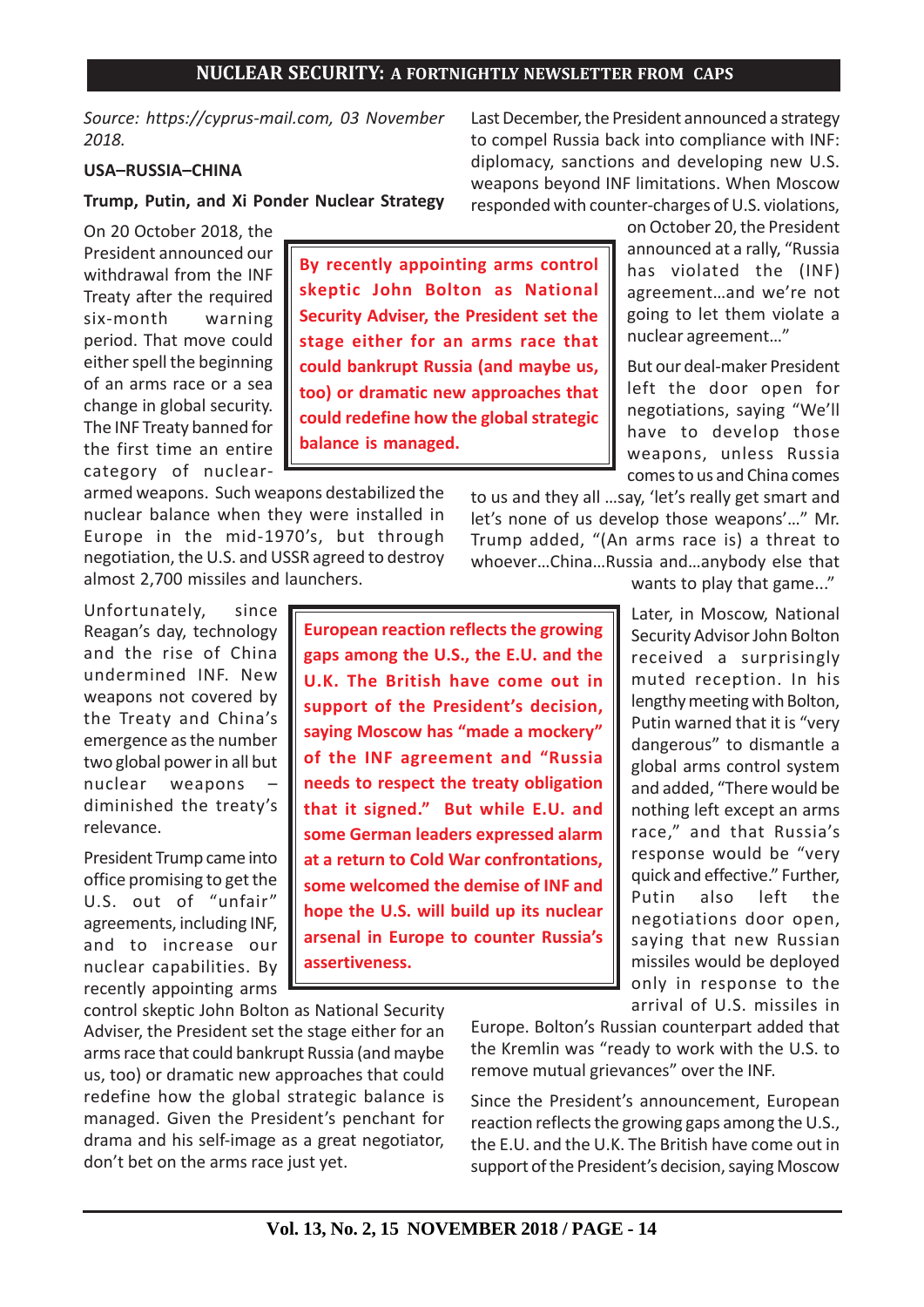has "made a mockery" of the INF agreement and "Russia needs to respect the treaty obligation that it signed." But while E.U. and some German leaders expressed alarm at a return to Cold War confrontations, some welcomed the demise of INF and hope the U.S. will build up its nuclear arsenal in Europe to counter Russia's assertiveness in Ukraine and elsewhere.

The net result of all this posturing preceding the President's November 11 meeting with Putin leaves open the chance for a strategy to dispense with the INF problem. We could agree to use the sixmonth withdrawal hiatus to preserve the treaty by

negotiating a compromise over both sides' complaints — ours about Russia's missiles and Russia's about our "Aegis Ashore" missile defenses in Romania that they see as an INF violation. The sides could thereby rescue INF or, consistent with Bolton's preference for "arms control without agreements," they could opt for ignoring each other's violations yet continue honoring some INF

constraints voluntarily, making the treaty irrelevant.

But the President's frequent references to China suggest he has more on his mind. China was not affected by INF limits and has built up a significant arsenal of INF-type missiles that allow China to challenge U.S. and allied forces in the Pacific and in South Korea. How the President might play "the China card" with Putin is unclear. The U.S. shares Russia's concerns about a rising China and may be looking for a common approach in restraining Beijing's ambitions. But Russia and China have their own cards to play and may prefer to align together against the U.S.

I predict the INF Treaty will die and, sadly, arms control as a process might die too. At stake for both Russia and the U.S. are not only the INF limitations, but also the future of the New START that comes up for renewal in 2021. While President Trump has also characterized New START as "a bad

deal," it's renewal would retain limits that both sides have viewed as sufficient.

If New START also dies, we might begin a costly and senseless new arms race. Indeed, with Russia already invested in new missiles and U.S. manufacturers and the Pentagon eager to jump in, an arms race that no one wants seems likely.

Or will the President use his warm relationship with Putin to apply further pressure on China? Xi Jinping does not want the U.S. and Russia to move closer together at China's expense. Could the President's suggest a three-way discussion

> about a new approach to limiting offensive weapons – one based on unilateral self-restraint and transparency – (the John Bolton approach), rather than negotiated agreements? Or is that giving the present Administration too much credit for strategic thinking? What happens in the next six months will tell us more.

*Source: Jack Segal, https://www. northernexpress. com, 10 November 2018.*

### **BALLISTIC MISSILE DEFENCE**

#### **CHINA**

### **China Promotes New CM-401 Supersonic Ballistic Anti-Ship Missile**

Chinese defense company offers its new CM-401 supersonic ballistic anti-ship missile for the export market. China's modern indigenously designed and manufactured supersonic ballistic anti-ship missile will make its maiden public appearance during the Air Show China 2018 exhibition, which is set to take place in Zhuhai from 6–11 November.

The CM-401 missile is a new type of hight supersonic ballistic anti-ship missile, using near space trajectory, and capable of all-course high

**sadly, arms control as a process might die too. At stake for both Russia and the U.S. are not only the INF limitations, but also the future of the New START that comes up for renewal in 2021. While President Trump has also characterized New START as "a bad deal," it's renewal would retain limits that both sides have viewed as sufficient.**

**I predict the INF Treaty will die and,**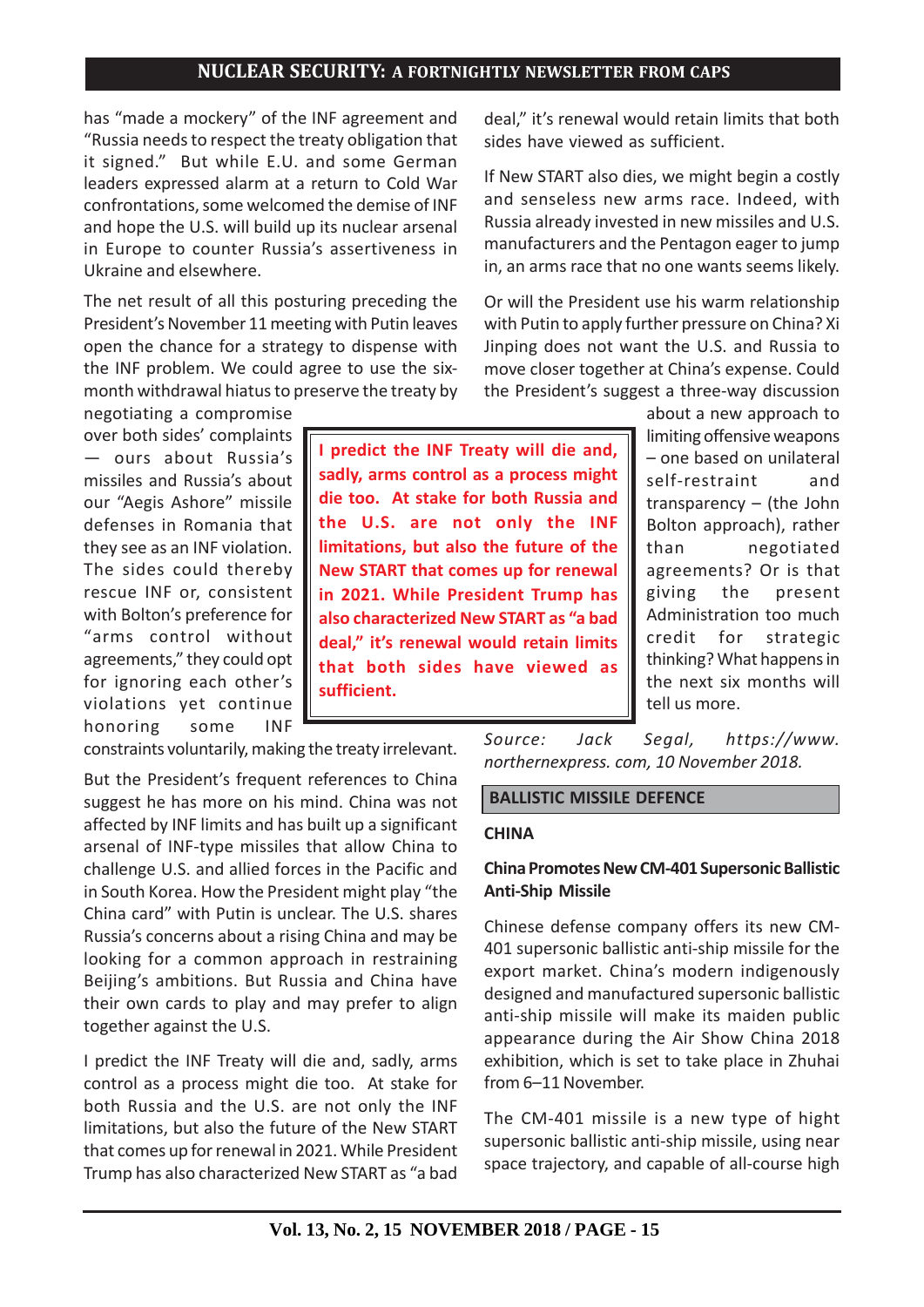supersonic manoeuvrable flight, terminal diving and high-velocity top-attacking, various platform launching firing. It is mainly used to rapidly and exactly attack medium-large sized vessels and ships, formations and port targets. According to company's officials, it has the characteristics of multi-ballistic coordinated capability, powerful damage capability, strong penetration ability and system combat. The new CM-401 missile has an estimated top speed of Mach 6 and a maximum range of 290 km.

*Source: https://defence-blog.com, 05 November 2018.*

### **USA–ROMANIA**

## **US Army to Supply Additional Patriot Missile Defence Systems to Romania**

The US Army has agreed to deliver three additional

Patriot integrated air and missile defence systems to the Armed Forces of Romania. With the agreement, the US Government is expected to start contract negotiations with Raytheon. All Raytheon-built Patriot fire units being delivered to the Romanian Armed Forces will be newly built. Raytheon Romania country

manager Mike Ellison said: "Romania is purchasing the most advanced, capable, cuttingedge tactical ballistic missile defence system in the world. "Patriot has been tested thousands of times in peace and repeatedly proven itself in combat.

Simply put, Patriot saves lives." "This will enhance Romania's ability to train with the US Army and other NATO allies. "The missile defence system comprises radars, command-and-control technology and multiple types of interceptors, all integrated together to detect, identify and defeat missiles, drones, advanced aircraft and other threats. Raytheon Romania Patriot programme manager Michelle DeMaio said: "Romania's Patriot fire units will have the same hardware and software suite as the US Army's Patriot fire units. The current deal will support the Romanian Air Force's plan to procure four fire units, in addition to bolstering the Romanian Armed Forces' intention to purchase seven of the air and missile defence systems. A total of 15 other nations have acquired the defence system, including the US, Germany, Greece, the Netherlands, Spain, Poland, and Sweden.

*Source: https://www.army-technology.com, 05 November 2018.*

 **NUCLEAR ENERGY**

#### **CHINA**

#### **Second AP1000 Enters Commercial Operation**

Unit 1 of the Haiyang nuclear power plant in

**The current deal will support the Romanian Air Force's plan to procure four fire units, in addition to bolstering the Romanian Armed Forces' intention to purchase seven of the air and missile defence systems. A total of 15 other nations have acquired the defence system, including the US, Germany, Greece, the Netherlands, Spain, Poland, and Sweden.**

China's Shandong province has completed 168 hours of full-power continuous operation. The unit is now deemed to be the second AP1000 reactor to enter commercial operation. Haiyang 1 completed the full-power demonstration test run on 22<sup>nd</sup> October, State Power Investment Corporation announced. The reactor, it said, has now

met "commercial operation conditions". Although operator China National Nuclear Corporation must still obtain necessary permits and documentation, the unit can now be considered to be in commercial operation.

In September 2007, Westinghouse and its partner the Shaw Group received authorisation to construct four AP1000 units in China: two at Sanmen in Zhejiang province and two more at Haiyang in Shandong province. Construction of Sanmen 1 began in April 2009, while first concrete for Sanmen 2 was poured in December 2009. Construction of Haiyang 1 and 2 began in September 2009 and June 2010, respectively. Unit 1 of the Haiyang plant attained first criticality on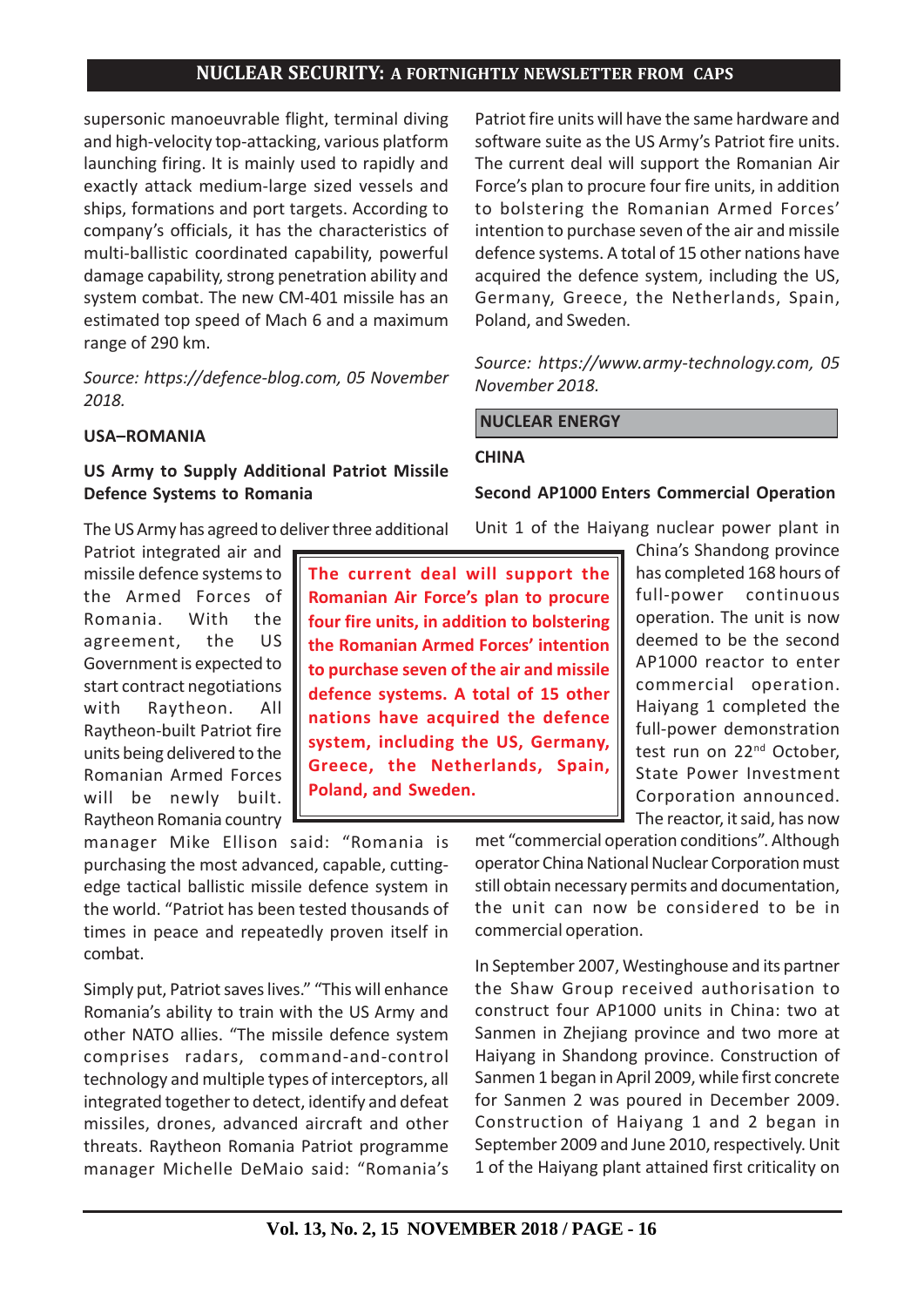**It would boast a 400-megawatt reactor, capable of providing clean energy to 200,000 households. The plant may be used to power coastal cities, islands, offshore platforms, or remote areas. It's expected to be ready for operation in 2021. As part of its 13th Five Year Plan, laying down the strategy for the country's development from 2016 to 2020, China had said that its first floating power plant would be ready**

8 August and was grid connected on 17 August. On 21 September, Sanmen 1 became the first AP1000 to enter commercial operation. Unit 2 of the Sanmen plant is also expected to enter commercial operation by the end of this year, while Haiyang 2 is expected to start up early in 2019.

## *Source: http://www.world-nuclear-news.org, 23 October 2018.*

### **Work Begins on China's First Floating Nuclear Power Plant: What could Go Wrong?**

It's the dawn of a brave new world in China with construction work beginning on the country's first floating nuclear power plant. The 14 billion yuan (\$2 billion) plant is being built in the coastal Shandong city of Yantai under the direction of the China National Nuclear Corporation, according to a report from the local *Qilu*

*Evening News*.

While details about the project are few at the moment, an announcement in 2017 about the plant said that it would boast a 400-megawatt reactor, capable of providing clean energy to 200,000 households. The plant may be used to power coastal cities, islands, offshore platforms, or remote areas. It's expected to be ready for operation in 2021. As part

of its 13th Five Year Plan, laying down the strategy for the country's development from 2016 to 2020, China had said that its first floating power plant would be ready to go by 2020. A short time later, it announced plans to construct a fleet of 20 nuclear power plants to provide power to its artificial islands in the South China Sea, raising both environmental and global security concerns. Since then, little had been said about China's nuclear sea power ambitions. In the meantime, in April 2018, Russia launched the world's first floating nuclear plant, the 70-megawatt *Akademik Lomonosov*. The plant, which will be used to

**to go by 2020.**

provide power for the Arctic town of Pevek, has been called "Chernobyl on ice" and a "nuclear Titanic" by Greenpeace.

*Source: https://shanghai.ist, 05 November 2018.*

#### **INDIA**

## **India Must Expand Global Partnerships to Meet Nuclear Energy Target: WNA Head**

India needs to expand international partnerships to expedite the development of its nuclear plants and meet the target of 63 GWe nuclear power capacity by 2032, the head of the WNA said on  $31<sup>st</sup>$  October, 2018. The world average for building a nuclear plant is five to six years but India takes a longer period than that, WNA Director General Agneta Rising said. However, India is running its nuclear plants at 80 per cent of the

> installed capacity, matching the world average, Rising told PTI at the five-day Singapore International Energy Week which began on 29 October 2018.

> The Narendra Modi government\_has set an ambitious 63 GWe nuclear power capacity addition target by the year 2031-32. "Capacity-wise India has not built so much. India has to pick-up and build more and expand nuclear

energy," she said. Though India is in partnership with Russia\_to develop its nuclear plants, the country must expand its international partnerships, Rising said. India and Russia have signed contracts for priority design works and supply of main equipment for units 5 and 6 of the Kudankulam nuclear power plant in Tamil Nadu. Three main contracts were signed between state-owned and NPCIL Russia's JSC Atomstroyexport for priority design works, working design and supply of the main equipment for stage III of Kudankulam NPP.

The NPCIL has also signed an agreement with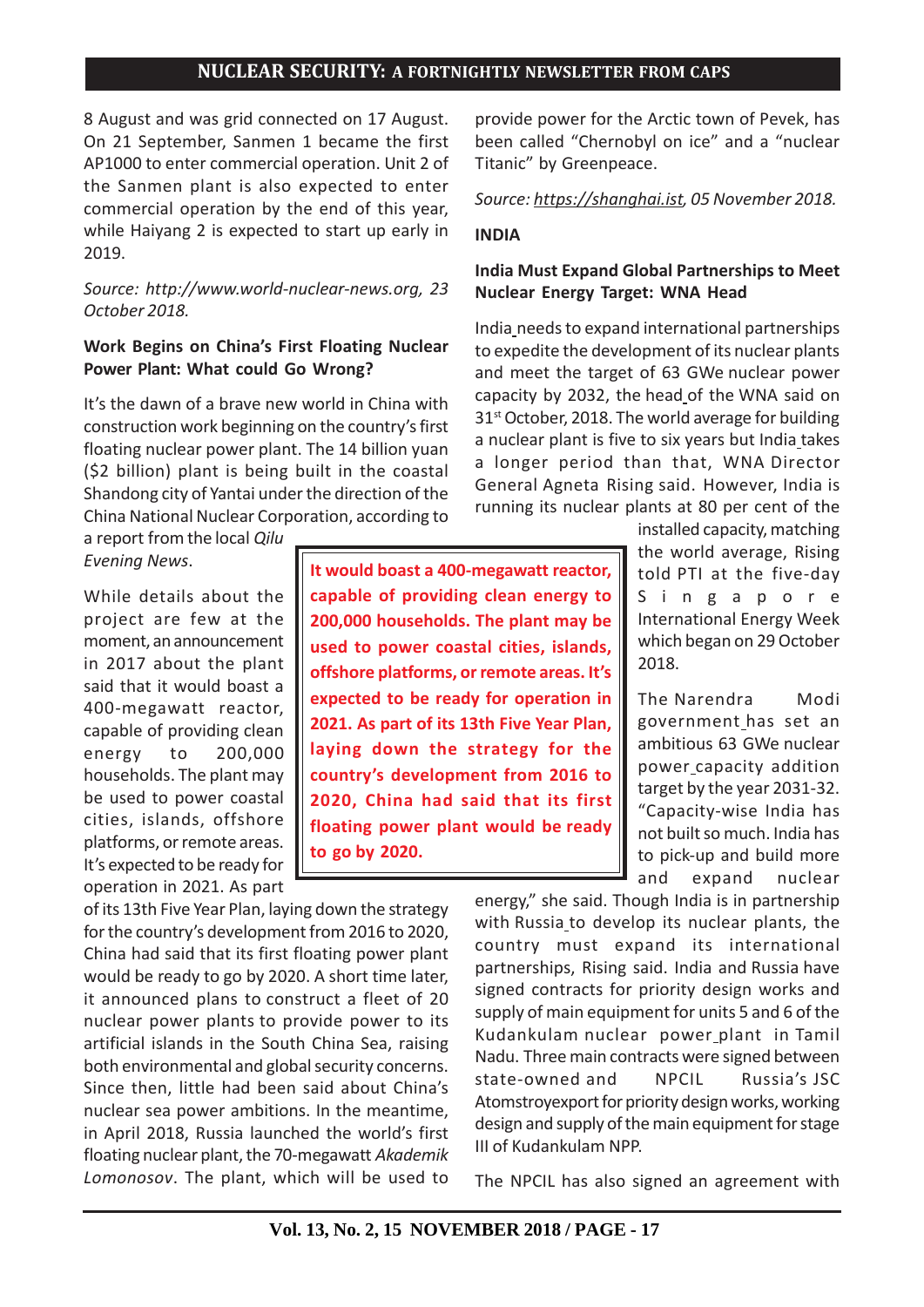France's EDF to build six EPRs. Rising also said, "Every country in the world need a direction and policy support to nuclear energy development.... If a government lends policy support and set direction, you will get financing, training and easily find good people." … Early implementation of the 63 GWe target should make nuclear a significant low-carbon part of India's total energy requirements, he pointed out. India has seven reactors with a combined capacity of 4.8 GWe under construction. The reactors include the country's indigenously designed 700 MWe units. India has also approved construction of 10 indigenous nuclear reactors with a total capacity of about 7,000 MWe, the WNA noted in a press release. …

*Source: https://www.business-standard.com, 31 October 2018.*

### **NETHERLANDS**

## **Majority in Dutch Parliament Supports Building More Nuclear Plants**

A majority in the Tweede Kamer, the lower house of Dutch parliament, supports a proposal by ruling party VVD to build more nuclear power plants in the Netherlands. Opponents worry about nuclear waste and what it will mean for future generations, NOS reports. The VVD proposal was supported by the VVD, PVV, CDA and FvD. Proponents believe that the Netherlands cannot afford to outright reject nuclear energy. But they also point out the disadvantages - nuclear waste, the construction of a nuclear plant is a long process, and it is an expensive source of energy.

The SGP and SP are not for or against the proposal. The SGP is not happy about the topic, but believes that it needs to be discussed. The SP is not against nuclear energy, but will wait for serious proposals, the party said. For opponents GroenLinks and ChristenUnie, the nuclear waste problem is insurmountable. They do not want to saddle future generations with this problem. The PvdA, also an opponent, points out that wind and solar energy are also expensive, but at least they are more sustainable.

Over the past few years energy companies had

the opportunity to apply for a permit and build a nuclear plant, but so far no one seemed to be interested, according to NOS. German energy company RWE, which is involved in the Netherlands' only nuclear power plant in Borssele, confirmed to the broadcaster that it won't apply for such a permit. "The risks are too great", a spokesperson said. "The investment is 6 to 10 billion euros. You do not know what the electricity price is going to do. And you don't know how social support will develop." Essent is also not interested.

The question now is whether the Dutch politicians can agree on nuclear energy, and make building a plant more attractive to energy companies. According to the Netherlands Environmental Assessment Agency, this will not succeed without the support of the government. Tellingly, two of the coalition parties - D66 and ChristenUnie - did not support the proposal. …

*Source: https://nltimes.nl, 07 November 2018.*

# **RUSSIA**

# **First Reactor Started on Russia's Floating Nuclear Plant**

Russia's floating nuclear power plant, long a controversial dream of the country's atomic energy industry, has finally become an actual nuclear power plant after its first reactor achieved a sustained chain reaction at its mooring in Murmansk harbour in November, 2018. The news came in a release to RIA Novosti, a semi-official Russian newswire, which on 2 November 2018 quoted an unnamed official with Rosatom, Russia's state nuclear energy enterprise. "The physical launch of the reactor unit on the starboard side of the floating power plant Akademik Lomonosov occurred on 2 November," the official was quoted as saying. "The reactor unit reached the minimum controlled power level at 17:58 Moscow time."

A series of reactor tests will now follow, according to the official, and the second reactor on the port side of the nuclear barge will be brought to minimum power in the coming days. After the reactor tests, the *Akademik Lomonosov* will be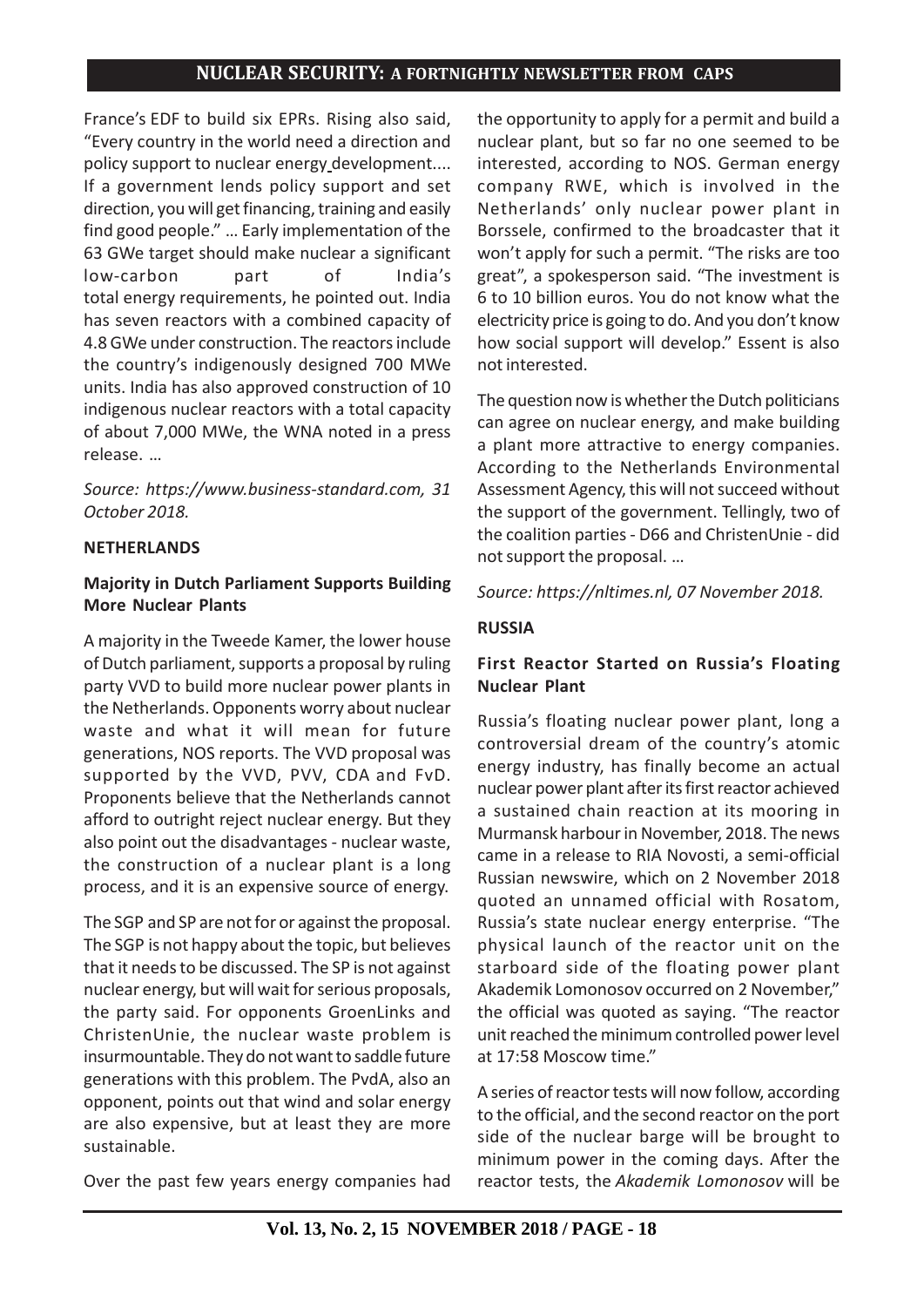towed through the Arctic to the far eastern Siberian port of Pevek, a town of 100,000 people in Chukotka, were it is slated to go online in the summer of 2019. The plant is expected to replace the energy supplied by the Bilibino nuclear power plant – the world's four northernmost commercial reactors – which Rosatom will begin decommissioning in 2021.

For 12 years Russia has been pursuing its audacious experiment in floating nuclear power, fording a river of doubt, economic downturns and environmental outcry – and confounding critics

who said the plant was an expensive publicity stunt that was doomed to failure. Despite dodging such predictions, the plant remains as improbable as ever – a huge, ungainly nuclear solution in search of a problem. Since its rocky – and often secretive – beginnings in the early 2006, Russia has attempted to sell the plant as a cureall for energy woes in the

world's more remote regions. And while the plant has spawned a number of imitation plans in other coutries, it has failed to draw the windfall of orders Rosatom said would justify its \$480 million cost. Rosatom officials themselves have conceded that this price tag is too high to bring the floating plant, as designed now, into serial production. Yet the corporation has done much in recent months to draw back the veils of mystery it draped over the plant through much of its construction. The apprehensive eyes of the world's media were upon the plant last April when it was finally towed into the open ocean from St Petersburg's Baltic Shipyard en route to Murmansk.

In October, Rosatom invited Bellona to be the first foreign environmental group to inspect the *Akademik Lomonosov* at its moorings at Atomflot, Russia's Murmansk-based nuclear icebreaker port. Still, the new openness has done little to settle Bellona's central concerns about Rosatom's long-range intentions for its floating nuclear power plant. By design, the plant is meant to operate in remote regions. But this very remoteness, Bellona has said, would vastly complicate the rescue operations that would be necessary after an accident, as well as the more routine clearing of spent nuclear fuel from its reactors.

Likewise, visions of Fukushima's waterlogged reactors have not faded from public memory, and the thought of a nuclear power plant as vulnerable to tsunamis and foul weather as is the oceanbased *Akademik Lomonosov* strikes an anxious chord among environmentalists.

**After the reactor tests, the** *Akademik Lomonosov* **will be towed through the Arctic to the far eastern Siberian port of Pevek, a town of 100,000 people in Chukotka, were it is slated to go online in the summer of 2019. The plant is expected to replace the energy supplied by the Bilibino nuclear power plant – the world's four northernmost commercial reactors.**

Rosatom has often said the plant is invulnerable to tsunamis and cites the fact that its water-borne location will give it access to infinite supplies of reactor coolant in the event of an accident. But environmentalists are skeptical. In the worst-case scenario, the plant might not ride out the waves, but instead be torn from its

moorings to barrel inland through buildings and towns until it lands, battered and breached, with two active nuclear reactors on board – well away from its source of emergency coolant.

Rosatom's best option in that disaster scene would be the 24-hour's worth of backup coolant located aboard the barge, which is hardly reassuring. Still, the whole idea of a floating nuclear plant has piqued curiosity – and competition. Two statebacked companies in China are said to be pursing plans for at least 20 floating nuclear plants, and American scientists have drawn up blueprints of their own. The company estimates each floating plant will take four years to build, compared with a decade or so for standard land-based nuclear plants. The Sudan Tribune has cited that country's minister of water resources and electricity as saying the government in Khartoum has a deal to become the first foreign floating plant customer.

*Source: https://www.maritime-executive.com, 05 November 2018.*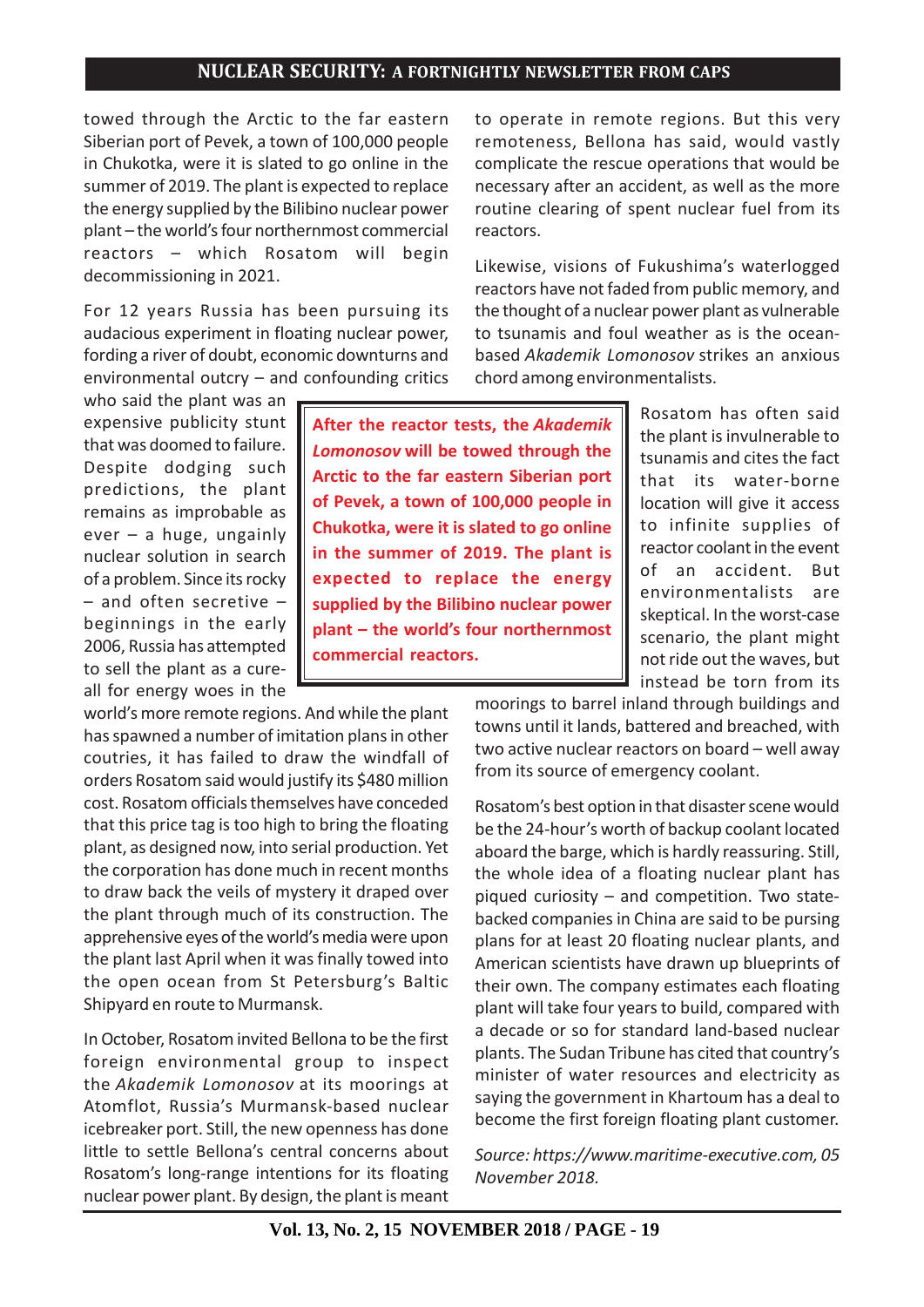**The world's top crude exporter harbors**

#### **SAUDI ARABIA**

**Saudi Arabia Prepares to Build First Nuclear Research Reactor**

Saudi Crown Prince Mohammed bin Salman on 5 November 2018 laid the foundation stone for the kingdom's first nuclear research reactor, state media said, as the kingdom seeks to diversify its energy mix. The reactor was among seven projects launched by the prince during a visit to

Riyadh's King Abdulaziz City for Science and Technology, the official Saudi Press Agency reported. SPA offered no details on when the research or non-power reactor — typically used for research, development and education purposes — would be built and at what cost. Saudi Arabia currently draws on oil and natural gas to meet its own fast-growing power demand and desalinate its water.

The world's top crude exporter harbors plans to build 16 nuclear reactors over the next two decades for \$80 billion as it seeks to diversify,

despite concerns over nuclear proliferation in the Middle East. Prince Mohammed said in March that if Iran develops a nuclear weapon, Riyadh will do so too. In an interview with CBS television, he likened regional rival Iran's

supreme leader to Hitler, saying he "wants to create his own project in the Middle East." Riyadh held deep reservations over the 2015 accord aimed at curbing Iran's nuclear ambitions and hailed US President Donald Trump's announcement in May that the U.S. was withdrawing from the deal.

Trump reportedly refused a March request by Prime Minister Benjamin Netanyahu for a commitment to halting an emerging deal to sell further nuclear reactors to Saudi Arabia, telling

**A referendum on the Taiwanese government's policy to phase out the use of nuclear energy by 2025 is to be held alongside local elections next month, Taiwan's Central Election Commission (CEC) has announced after initially rejecting the proposal.**

the prime minister that if the US did not supply the reactors, then the Russians or Chinese would. Netanyahu and his team reportedly requested

> that, if the Americans insist on going ahead with building reactors, Saudi Arabia be prevented from enriching uranium by itself. The announcement comes as the US vowed to be "relentless" in countering Iran as sweeping new sanctions took effect.

*Source: https://www.t imesofisrael.com, 06 November 2018.*

### **TAIWAN**

## **Taiwanese to have Say on Nuclear Phase-out Policy**

A referendum on the Taiwanese government's policy to phase out the use of nuclear energy by 2025 is to be held alongside local elections next month, Taiwan's Central Election Commission (CEC) has announced after initially rejecting the proposal. Taiwan has four operable nuclear power reactors - two each at the Kuosheng and Maanshan plants - which account for around 15%

> of the island's electricity generation. Construction of two units at Lungmen began in 1999, but the project has been beset with political, legal and regulatory delays. The completed unit 1 was mothballed in July 2015, while construction of unit 2

was suspended in April 2014.

Taiwan's Democratic Progressive Party (DPP) was elected to government in January 2016 having a policy of creating a "nuclear-free homeland" by 2025. Shortly after taking office, the DPP government passed an amendment to the Electricity Act, passing its phase-out policy into law. The referendum proposal asks voters whether they agree with abolishing Paragraph 1 of Article 95 of the Electricity Act, which stipulates that "all nuclear energy-based power-generating facilities

**plans to build 16 nuclear reactors over the next two decades for \$80 billion as it seeks to diversify, despite concerns over nuclear proliferation in the Middle East. Prince Mohammed said in March that if Iran develops a nuclear weapon, Riyadh will do so too.**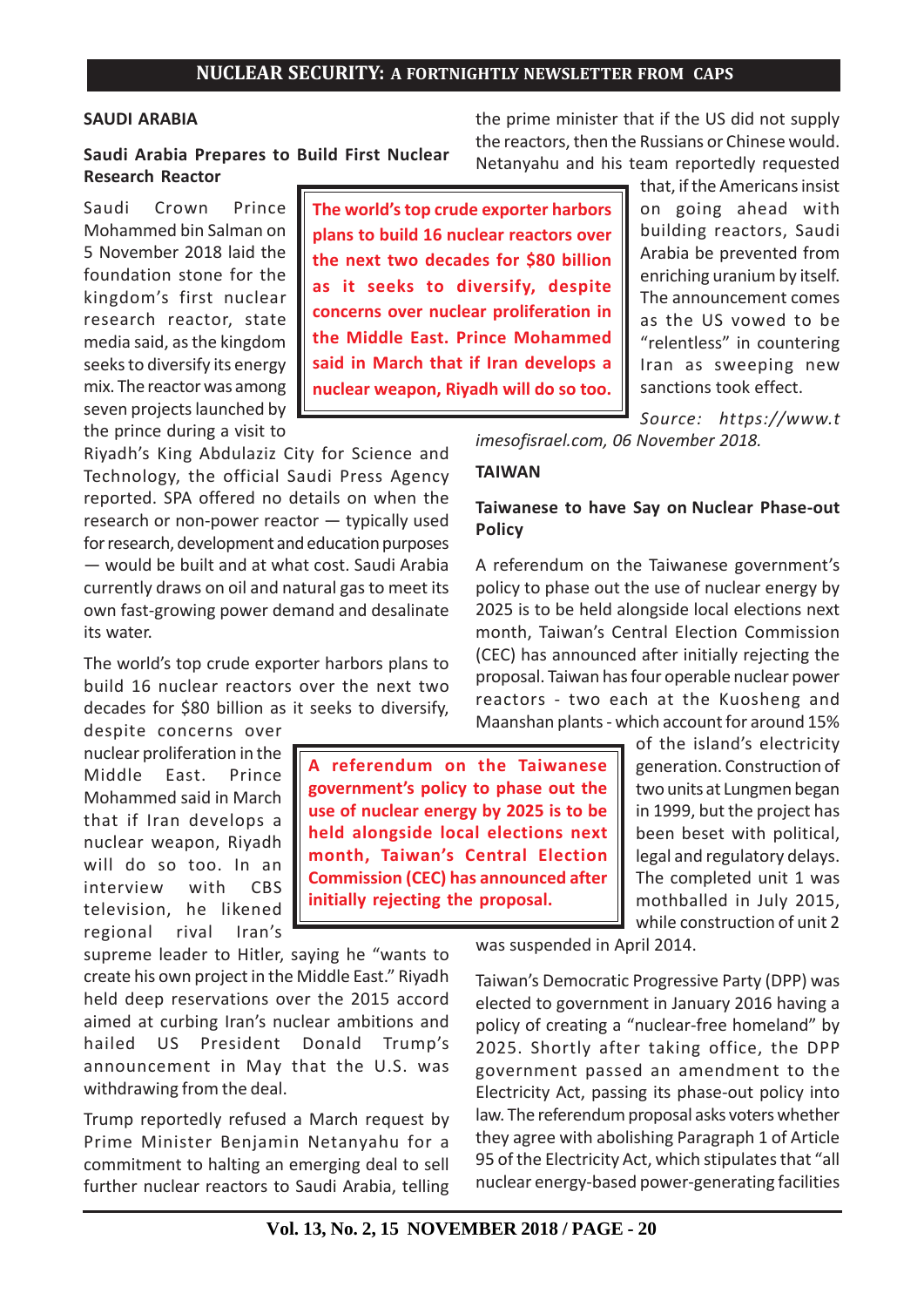shall completely cease operations by 2025". The call for a referendum on the government's phaseout policy was led by pro-nuclear and prodemocracy activist Shih-Hsiu Huang, co-founder of Nuclear Myth-Busters.

Under Taiwanese law, petitioners must deliver an initial 2000 signatures before gaining permission to spend six months gathering more signatures. The pro-nuclear activists reportedly submitted the initial signatures in March, but did not get permission until July to gather further signatures. In August, former Taiwanese president Ma Yingjeou endorsed the referendum and joined pronuclear environmentalists in gathering signatures on the streets of Taipei. Organisers said they

delivered 315,000 signatures to the CEC on 6 September - more than the required 282,000 for a referendum. An additional 24,000 signatures were delivered on 13 September, which the CEC rejected after the deadline for submitting them was brought forward.

# In protest to the CEC's

rejection of the signatures, Huang began a hunger strike the same day. However, after 140 hours without food, he was rushed to hospital on 19 September with high blood pressure and a fast heartbeat. Two fellow activists continued the hunger strike on Huang's behalf. Ten renowned scientists, conservationists, energy experts and pro-democracy advocates wrote to President Tsai Ing-wen on 19 September to "express their concern" over the government-run CEC's handling of the proposed referendum. "We urge you and the CEC to accept all signatures delivered before the official deadline of 14 September, and to treat the petitioners fairly," they said in a joint letter. "Whether you support or oppose nuclear energy, it is vital that the people of Taiwan be able to deliberate and decide on this matter themselves."

The CEC said on 12 October 2018 that the petitioners had fallen short of the legal threshold to launch a referendum by 2326 signatures.

**The decision represents a major blow to the government's ambitions for new nuclear and leaves a huge hole in energy policy. The plant would have provided about 7% of UK electricity. … After a board meeting of Toshiba, the company said it was winding up NuGeneration because of its inability to find a buyer and the ongoing costs it was incurring.**

However, on 17 October 2018 the Taipei High Administrative Court ordered the commission to accept the additional signatures submitted on 13 September 2018. The CEC announced on 23rd October that, taking these additional signatures into account, the petitioners had sufficient signatures to include the referendum in local elections on 24 November 2018.

Huang said if the proposed referendum is passed the clause in the Electricity Act will be removed three days after the commission announces the voting results, the *Taipei Times* reported. He also said another referendum proposal may also be submitted to resume work on two reactors at Lungmen if the government refuses to change its

nuclear power policy.

*Source: http://www.worldnuclear-news.org, 24 October 2018.*

**UK**

## **UK Nuclear Power Station Plans Scrapped as Toshiba Pulls Out**

Plans for a new nuclear power station in Cumbria

have been scrapped after the Japanese conglomerate Toshiba announced it was winding up the UK unit behind the project. Toshiba said it would take a 18.8bn Japanese yen (£125m) hit from closing its NuGeneration subsidiary, which had already been cut to a skeleton staff, after it failed to find a buyer for the scheme.

The decision represents a major blow to the government's ambitions for new nuclear and leaves a huge hole in energy policy. The plant would have provided about 7% of UK electricity. … After a board meeting of Toshiba, the company said it was winding up NuGeneration because of its inability to find a buyer and the ongoing costs it was incurring. The firm has already spent more than £400m on the project. "Toshiba recognises that the economically rational decision is to withdraw from the UK nuclear power plant construction project, and has resolved to take steps to wind-up NuGen," the firm said in a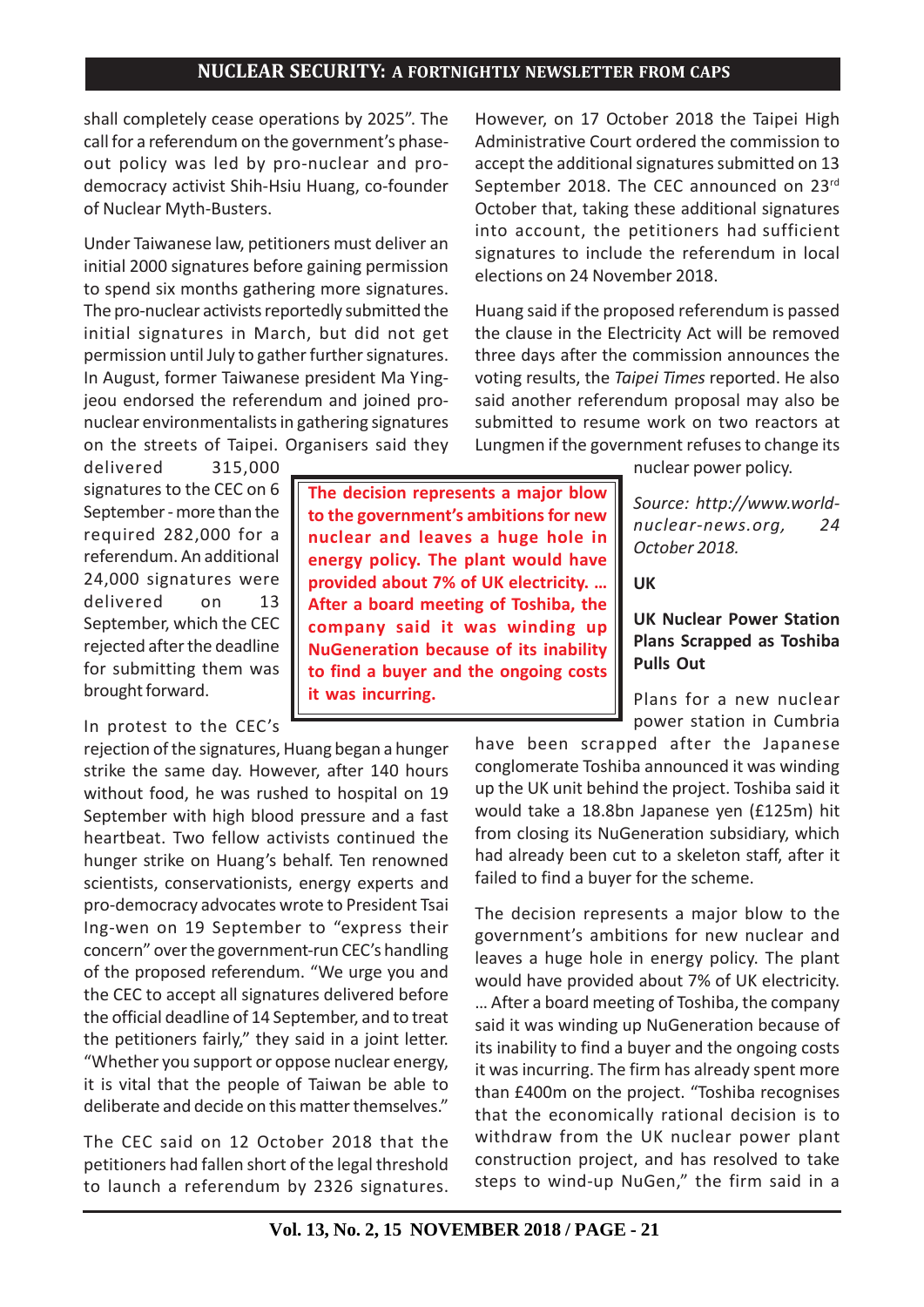#### statement.

The plant first ran into trouble when Toshiba's US nuclear unit, Westinghouse, was declared bankrupt last year, leading it to search for a buyer to take the scheme. Toshiba also said it would no longer take forward new nuclear projects overseas. South Korean energy firm Kepco initially appeared to ride to the rescue, but despite talks with the UK government it later rowed back due to a change of leadership at Kepco and new approach to financing nuclear power in the UK.

Some industry watchers said the collapse of the scheme should be seen as an opportunity rather than a risk, for the UK to prioritise renewables instead. … The government's infrastructure advisers recently urged ministers to rethink their nuclear plans and focus on renewables instead.

*Source: https://www.theguardian.com, 08 November 2018.*

#### **NUCLEAR COOPERATION**

#### **SOUTH KOREA–RUSSIA**

## **S. Korea, Russia Expand Nuclear Decommissioning Technology**

South Korea and Russia have agreed to boost technology cooperation on safety and decommissioning of nuclear reactors, Seoul's nuclear institute said on 7 November 2018. The consensus was reached in a meeting between the Korea Energy Economics Institute and Russian uranium exporter Tenex, which is controlled by Russia's State Atomic Energy Corp. Rosatom, in Moscow on 6th November. "We will make efforts to fuse Russia's expertise and South Korea's technology," Director Ha Jae-joo said. Currently, South Korea operates 24 nuclear reactors that generate 27 percent of its total power.

*Source: http://english.yonhapnews.co.kr, 07 November 2018.*

### **UK–CANADA**

**UK and Canada Sign Agreement for Civil Nuclear Cooperation**

THE UK and Canada have signed a bilateral

Nuclear Cooperation Agreement (NCA) which will ensure that international cooperation will still apply after the UK leaves the EU. When the UK leaves the EU in March 2019, it will also exit the European Atomic Energy Community (Euratom) agreement which governs the peaceful use of nuclear energy. The agreement with Canada, which was signed on 2 November, is the third to be made in 2018, with agreements already made with Australia and the US. The agreements allow the UK to continue mutually beneficial civil nuclear cooperation when the Euratom arrangements cease to apply in the UK.

The UK has now secured all replacement international agreements necessary prior to the Euratom exit. The three NCAs must be ratified by parliament to ensure that they can come into effect at the end of March 2019 in the case of a no-deal Brexit. In addition to the international agreements, the Nuclear Safeguards Act 2018 has been created to ensure domestic nuclear safeguards remain in place after Brexit. Richard Harrington, business and industry minister, said: "This latest international agreement will help ensure our civil nuclear trade with Canada can continue seamlessly, providing certainty for our worldleading nuclear sector which provides one fifth of all our electricity. These preparations have been recognised as gold standard."

Chris Heaton-Harris, parliamentary undersecretary of state at the Department for Exiting the European Union, said: "Signing this nuclear cooperation agreement with Canada is a major step in our preparations for leaving the EU and comes after we recently signed bilateral NCAs with the United States and Australia, and concluded nuclear safeguards agreements with the IAEA. Together, these deals increase the global nuclear industry's confidence that there will be no disruption to the UK's international civil nuclear arrangements – and reflect the extensive work taking place across government to ensure the country continues to operate smoothly from the day we leave the EU."

*Source: https://www.thechemicalengineer.com, 05 November 2018.*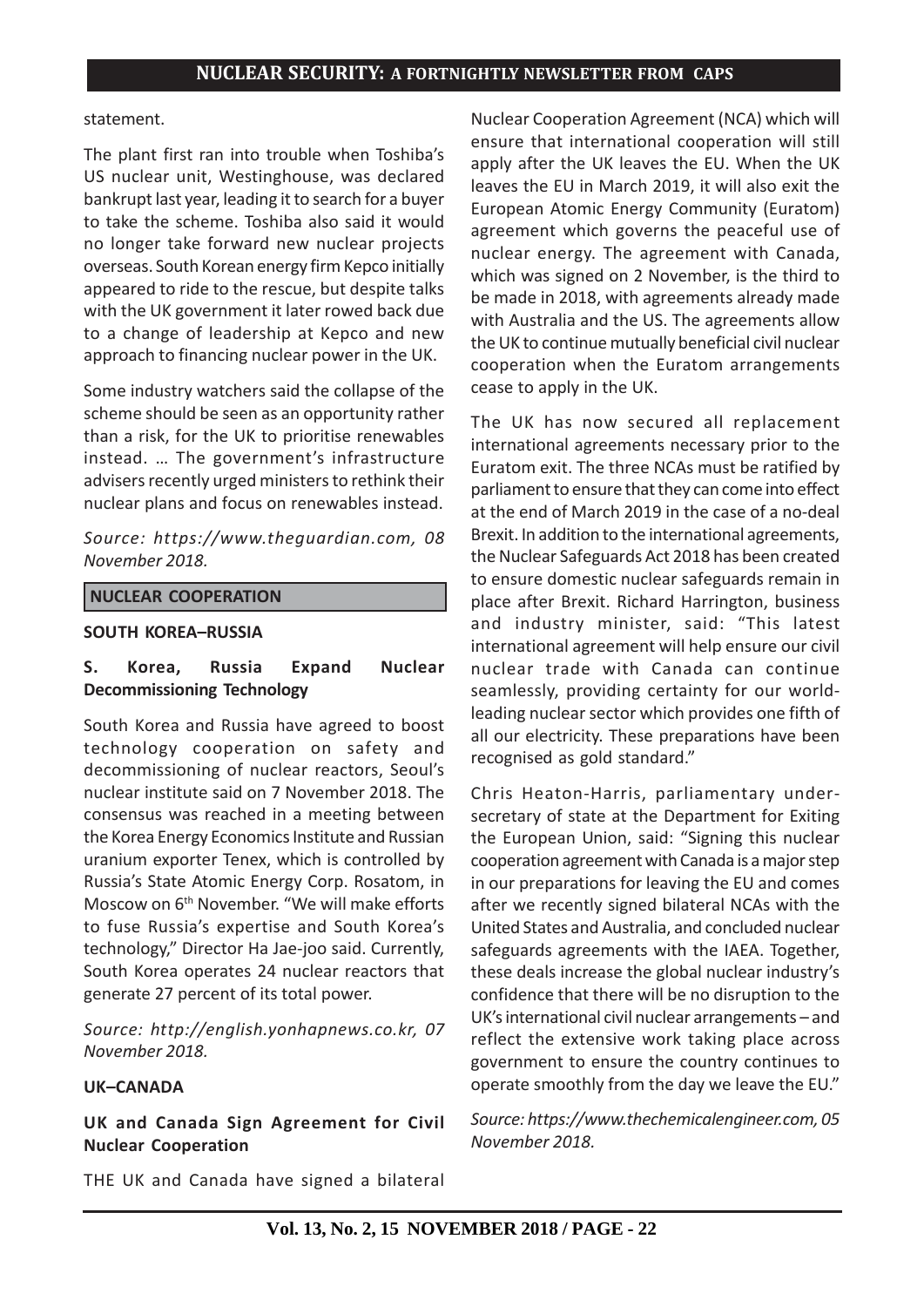### **UZBEKISTAN–RUSSIA**

## **Uzbekistan and Russia Launched Nuclear Power Station Construction Project**

A solemn event dedicated to launching the construction project of the First Nuclear Power Station in Uzbekistan was held at Uzexpocentre. The President of the Republic of Uzbekistan Shavkat Mirziyoyev and the President of the Russian Federation Vladimir Putin pressed a symbolic button to launch the project. Specialists of Uzatom Agency and Rosatom State Corporation announced the start of engineering

surveys to select sites for construction of the first NPS in Uzbekistan, via videoconference.

"Today we are opening a new strategic direction of cooperation with the Russian Federation – development of nuclear

energy. This project forms a new cluster, its implementation will serve to further development of industrial potential and creation of new jobs in different sectors of the country's economy", said the President of Uzbekistan.

In accordance with the Decree of the President of the Republic of Uzbekistan, the Atomic Energy Development Agency under the Cabinet of Ministers has been established for peaceful use of nuclear energy. An agreement on construction of Nuclear Power Station in Uzbekistan has been reached with Rosatom Corporation, which ranks the first place in the world in terms of number and scale of foreign projects – construction of 34 power units in 12 countries. NPS will consist of two WWER-1200 generations "3+" units with a capacity of 1,200 MW each, which are the most modern and safe.

… As a result of launching nuclear power station, the economy of significant volumes of natural gas will be achieved. Carbon dioxide emissions will be reduced to 14 million tons and nitrogen oxides by 36 thousand tons. Uzbekistan, in accordance with its international obligations as a member state of the IAEA, focuses on nuclear safety. All international requirements for construction of the nuclear power station will be strictly enforced in implementing the project. IAEA experts supported Uzbekistan's initiative on implementation of the National program on using nuclear energy for peaceful purposes and expressed readiness to provide all possible assistance in its implementation.

In accordance with agreements reached earlier, it was decided to open a branch of the National Research Nuclear University "Moscow Engineering Physics Institute" in Tashkent. In the

> next academic year, the branch of MEPhI will receive first students. Rosatom Corporation has already organized training 30 Uzbekistan's students in this world-famous University this academic year, in Moscow. Uzbekistan's students,

having studied at MEPhI, will become highly qualified specialists, will become able to ensure safe operation of Nuclear Power Station. The atom will indeed be peaceful in their safe hands.

*Source: http://www.uzbekembassy.in, 19 October 2018.*

### **URANIUM PRODUCTION**

### **KAZAKHSTAN**

**Kazakh Uranium Giant Poised to List Shares in London**

**National Atomic Co. Kazatomprom JSC**, the world's largest uranium producer, has secured investor support to list 15% of its shares in London in November, sources have told the *Financial Times* of London. The Kazakh company is aiming to raise up to US\$600 million in the listing, which would value the uranium producer at US\$4 billion.

One industry official said the planned listing could give a boost to uranium prices, which have gained about 30% since April 2018, to trade at around US\$28 a pound, but are still a long way from

**As a result of launching nuclear power station, the economy of significant volumes of natural gas will be achieved. Carbon dioxide emissions will be reduced to 14 million tons and nitrogen oxides by 36 thousand tons.**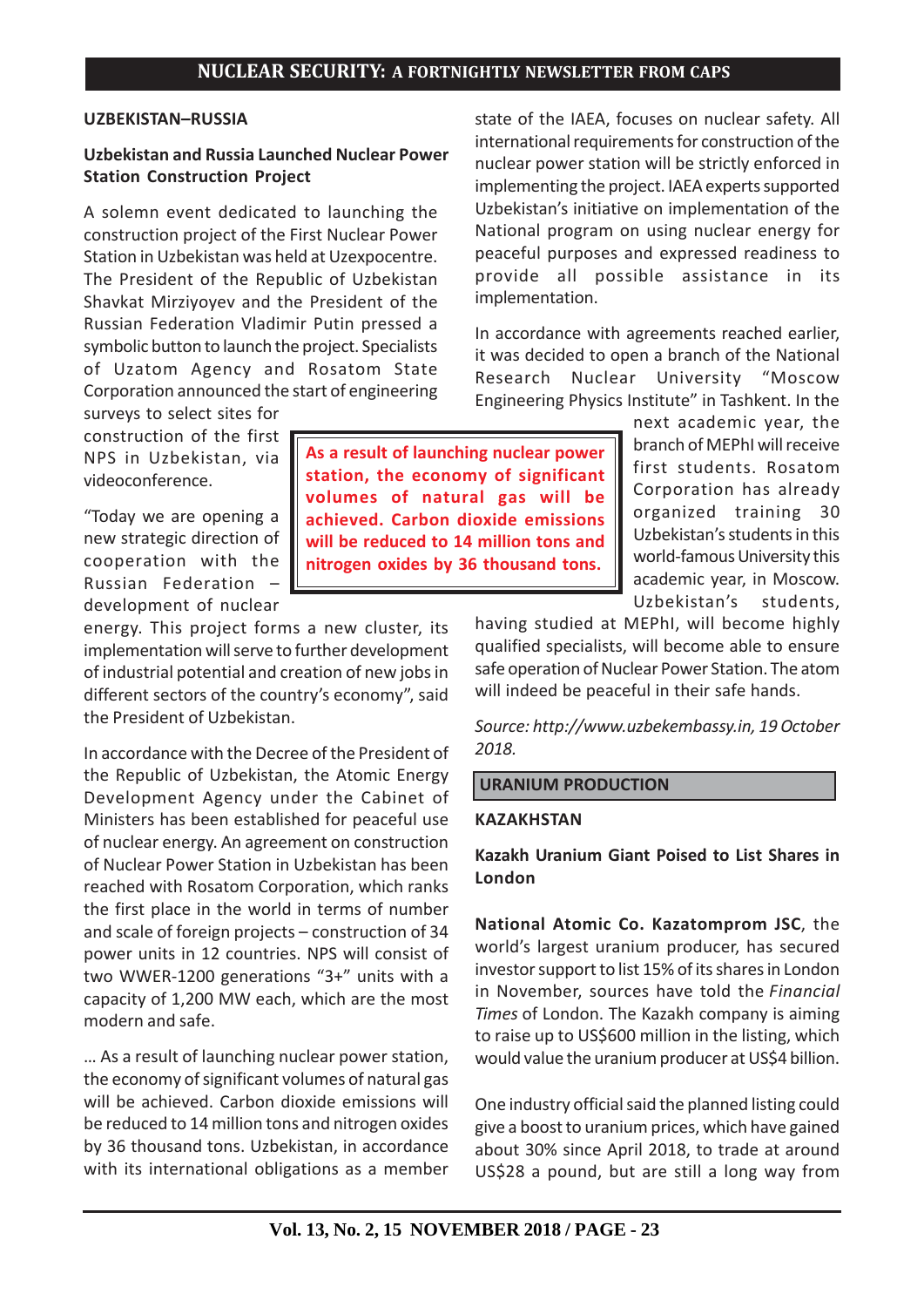US\$72.63, the level reached before the 2011 Fukushima disaster in Japan, a pivotal event that triggered a lengthy bear market in the uranium sector. Mark Chalmers, the President and CEO of Colorado-based **Energy Fuels Inc.** [EFR-TSX] recently told the Cambridge House International Silver Summit in San Francisco that Kazatomprom has focused on increasing market share in recent years. But now that the company is going public, it will want the IPO to be underpinned by a higher uranium price. That could force it to reduce its

production ahead of the IPO, Chalmers said. However, he said it's possible that the IPO could be delayed. Meanwhile, published reports say Japan's domestic nuclear industry will miss a government target of providing at least one-fifth of the country's electricity by 2030.

However, the sector is showing signs of life more

than seven years after the Fukushima crisis, according to a Reuters report. With eight reactors running and one more set to come online this month, nuclear has this year overtaken non-hydro renewables in power output for the first time since the 2011 catastrophe, when all of the country's nuclear plants were idled. Reuters News service said Japan's nuclear regulator has approved an operations extension for a 40-year-old reactor near Tokyo that was damaged in the same earthquake and Tsunami that sparked the Fukushima disaster. The move is expected to be controversial. That's because the reactor has the same basic design as those that melted down in the Fukushima crisis. It will be the first boiling water reactor to be approved for a lifetime extension of 20 years. Meanwhile, industry officials in the U.S. are awaiting the outcome of a U.S. Department of Commerce investigation into the effects of uranium imports on U.S. national security. The investigation was launched on July 18, 2018 at the request of Energy Fuels and another U.S. company **Ur-Energy Co.** [URE-TSX].

Energy Fuels and Ur-Energy petitioned for the investigation amid concerns that domestic producers in the U.S. are projected to fulfil about 2% of total U.S. commercial demand in 2018. In 2017, imports of uranium from state-owned and state-subsidized enterprises in Russia, Kazakhstan and Uzbekistan fulfilled about one third of U.S. demand, while purchases of U.S. uranium by owners of U.S. nuclear reactors dropped by 46%.

**Energy Fuels and Ur-Energy petitioned for the investigation amid concerns that domestic producers in the U.S. are projected to fulfil about 2% of total U.S. commercial demand in 2018. In 2017, imports of uranium from stateowned and state-subsidized enterprises in Russia, Kazakhstan and Uzbekistan fulfilled about one third of U.S. demand, while purchases of U.S. uranium by owners of U.S. nuclear reactors dropped by 46%.**

In the petition, the companies proposed two complementary remedies. They include a quota that limits imports of uranium into the U.S., effectively reserving 25% of the U.S. market for domestic uranium production, as well as a requirement for U.S. federal utilities and agencies to buy U.S. uranium in accordance with the President's Buy American Policy. The

proposed remedies are expected to result in U.S. utilities purchasing approximately 12 million pounds of uranium per year from U.S. production.

*Source: http://resourceworld.com, 08 November 2018.*

#### **NUCLEAR PROLIFERATION**

#### **IRAN**

#### *US Must Swiftly Revise Sanctions Pressure Policy Against Iran: Russia*

Russia has "resolutely" condemned a recent "destructive" move by the U.S. to impose a new wave of sanctions on Iran, urging Washington to immediately review its policy of sanctions pressure against Tehran. "We reject any unilateral sanctions bypassing UNSC decisions, especially when they are applied extra-territorially and concern the interests of third countries, as is the case with US restrictions against Iran," the Ministry of Foreign Affairs of the Russian Federation said in a statement on 3 November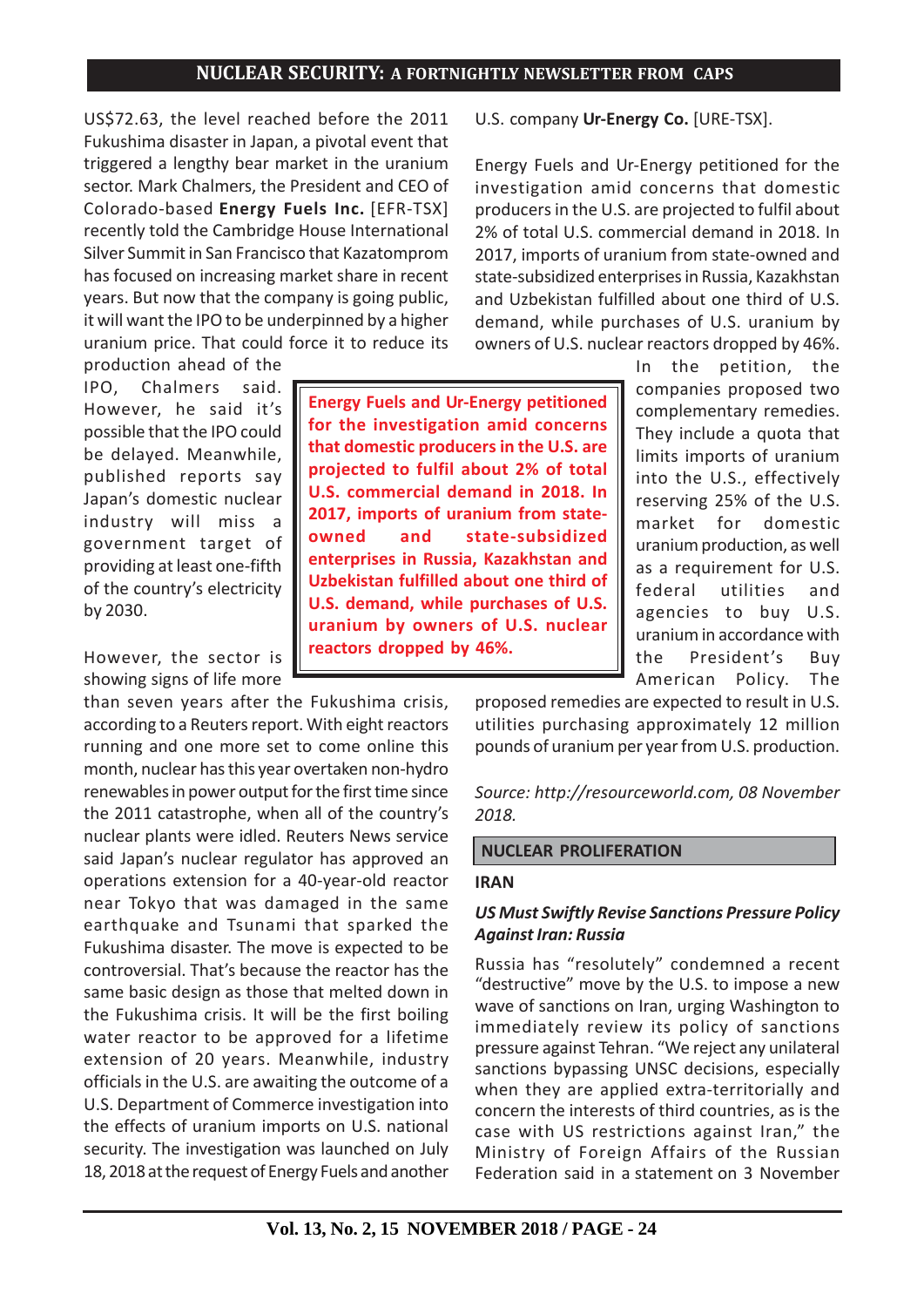2018. "If Washington, as it claims, is indeed interested in negotiations with Tehran, the policy of sanctions pressure aimed at diminishing Iran's economic and defense potential as well as undermining the internal political situation there must be revised immediately," it added. By using

pressure, it will be "impossible to reach concessions" with Iran, it noted.

The statement came after the US Treasury Department announced all sanctions on Iran lifted under the 2015 nuclear deal, officially known as the JCPOA, would be back in force on 5 November 2018. According to Treasury Secretary Steven

Mnuchin, the sweeping sanctions will see 700 people blacklisted, including people who were granted relief under the JCPOA, as well as over 300 new names.

Speaking to reporters on 2 November 2018, Mnuchin said the Belgian-based SWIFT global payment network could be hit with American sanctions if it deals with Iranian financial institutions that Washington had blacklisted.

"SWIFT is no different than any other entity. We have advised SWIFT that it must disconnect any Iranian financial institutions that we designate as soon as technologically feasible to avoid sanctions exposure," he added.

The White House also said it was "the toughest sanctions regime ever imposed" on Tehran. It targets both Iran and states that trade with it. However, US Secretary of State Mike Pompeo said…that Washington would allow eight countries to continue importing Iranian oil but only at much lower levels after the re-imposition of sanctions. The Russian Foreign Ministry's statement further said the fresh anti-Iran sanctions were aimed at undermining the consistent efforts taken by parties to the JCPOA to preserve the agreement after the US withdrawal in May. It expressed "deep disappointment and increasing concern" over US attempts to demolish the international legal instruments of nuclear non-proliferation and arms control and warned of the "deteriorating" security

**North Korea is still developing longrange nuclear missiles in hidden bases, according to shocking new satellite images. The communist state has around 16 hidden bases producing the devastating weapons, which have been identified in commercial satellite images. CSIS published the photographs as part of its Beyond Parallel programme.**

situation in the world. "The United States has now dealt another powerful blow to the NPT, bringing it closer to collapse while hypocritically talking about the need to strengthen it," the statement read. It said the JCPOA had proved to be effective and the IAEA had regularly confirmed Iran's

> compliance with its obligations under the nuclear agreement. "The verification and control measures provided for in the Action Plan are applied in full. This in itself is reliable proof of the peaceful nature of the Iranian nuclear program," it added.

> IAEA Director General Yukiya Amano once again

reaffirmed in September that Iran was in compliance with the nuclear agreement. "Iran is implementing its nuclear-related commitments under the JCPOA," Amano said. Elsewhere in the statement, the Russian Foreign Ministry urged the international community not to allow "such a significant achievement of international diplomacy to collapse at the whim of just one nation, which openly violates the norms of international law." It emphasized that parties to the JCPOA were absolutely capable of overcoming any emerging issues. "We will do everything necessary to preserve and expand international trade and economic and financial cooperation with Iran despite the US sanctions," the statement pointed out. Russian Energy Minister Alexander Novak also said…that his country would help Iran counter fresh US sanctions, saying Moscow would continue trading Tehran's crude in defiance of Washington. "We believe we should look for mechanisms that would allow us to continue developing cooperation with our partners, with Iran," Novak told the *Financial Times*.

*Source: https://www.presstv.com, 03 November 2018.*

### **North Korea Still Making Long-range Nuclear Weapons**

North Korea is still developing long-range nuclear missiles in hidden bases, according to shocking new satellite images. The communist state has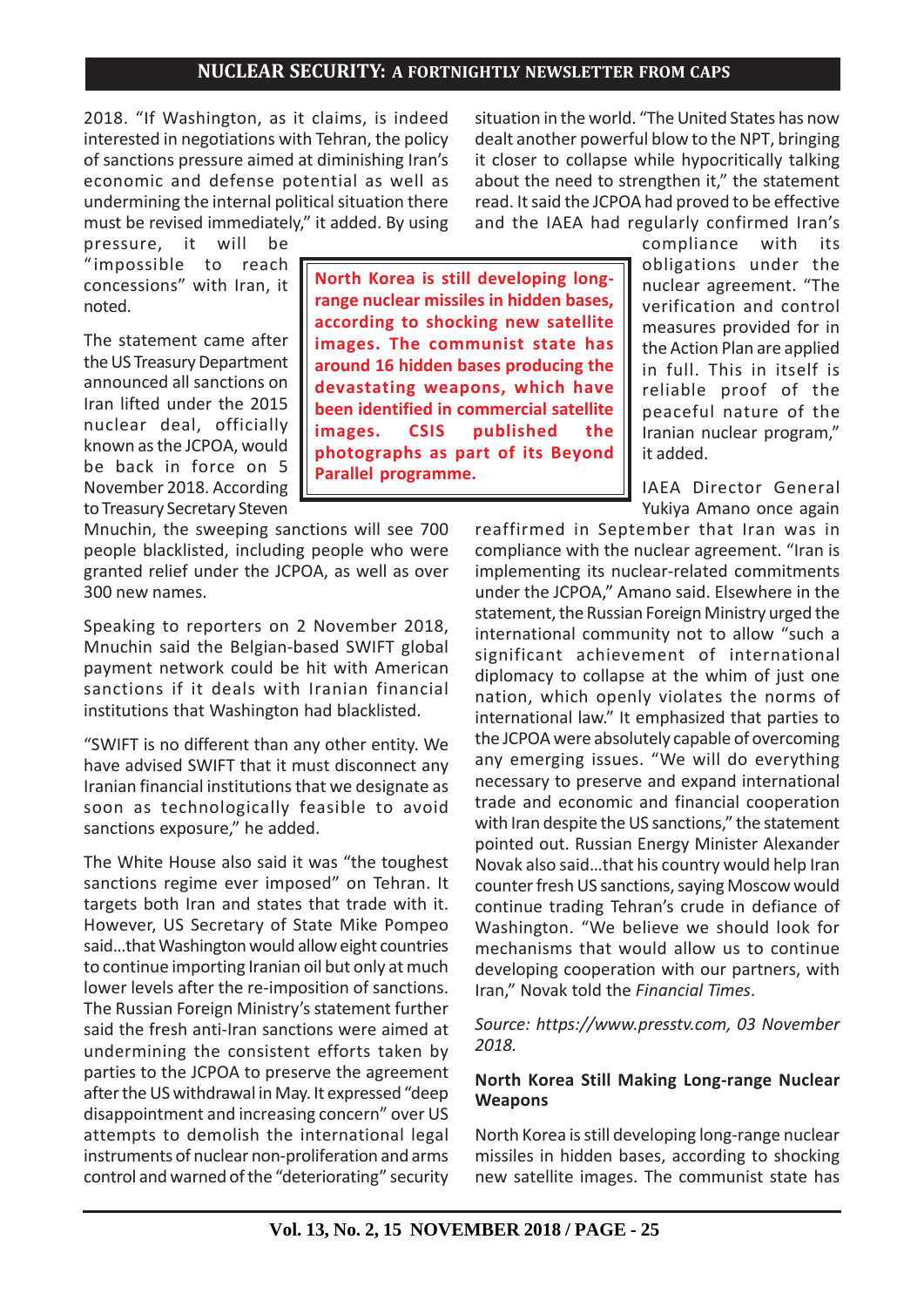around 16 hidden bases producing the devastating weapons, which have been identified in commercial satellite images. CSIS published the photographs as part of its Beyond Parallel programme. It comes after US President Donald Trump claimed to have neutralised the North Korean threat after his landmark diplomacy this year when he met Kim Jong-un.

Mr Trump said at a news conference: "We are in no rush. The sanctions are on. "The missiles have stopped. The rockets have stopped. The hostages are home." North Korea offered to dismantle a major launching site following talks with the US. But the promise appears to be an act of deception as Pyongyang continued to make improvements to more than a dozen other sites to bolster launches of conventional and nuclear warheads. The hermit kingdom has ceased its missile launches since 2016.

But US intelligence officials believe North Korea has continued its production of nuclear material, nuclear weapons and missiles that can be put on mobile launchers and hidden in the mountains in secret bases. Beyond Parallel is a programme focusing on the prospects of North-South integration. The leader of the team that studied the images, Victor Cha, said: "It's not like these bases have been frozen. Work is continuing. "What everybody is worried about is that Trump is going to accept a bad deal — they give us a single test site and dismantle a few other things, and in return they get a peace agreement that formally ends the Korean War. …

*Source: https://www.dailystar.co.uk, 12 November 2018.*

### **NUCLEAR NON-PROLIFERATION**

#### **PALESTINE**

## **Palestinian Authority Signs Nuclear Safeguards Deal with UN Agency: Report**

The Palestinian Authority (PA) signed a draft agreement with the IAEA in February 2018, essentially granting the agency access to the "territory of Palestine" to ensure safeguards are applied regarding nuclear materials, *Jerusalem*

#### *Post* reported Wednesday.

"The Agency shall have the right and the obligation to ensure that safeguards will be applied, in accordance with the terms of this Agreement, on all source or special fissionable material in all peaceful nuclear activities within the territory of Palestine, under its jurisdiction or carried out under its control anywhere, for the exclusive purpose of verifying that such material is not diverted to nuclear weapons or other nuclear explosive devices," Article 2 of the agreement reads. The document has yet to be published, since it is classified as "restricted", the *Jerusalem Post* reported.

Israel monitors everything that enters the Palestinian territories, even restricting the entry of so-called dual use materials, which have both civil and military applications. Nevertheless there are labs and hospitals, as well as agrarian industry that incorporate components of nuclear materials and equipment. Yet, the decision by the PA to enter the agreement with the IAEA can be understood as a symbolic one, meant to raise hairs, and part of the PA's promise to join as many international treaties and organizations as possible in order to further its quest for statehood. In December, it was reported that the Palestinians intended to apply to join 22 international treaties, including 18 of the United Nations, in protest against the decision of US President Donald Trump, to recognize Jerusalem as the capital of Israel. They included the Chemical Weapons Convention; the Geneva Protocol; Convention against Torture and Cruel, Inhuman or Degrading Treatment or Punishment; the Convention on Nuclear Terrorism; the Convention on the Physical Protection of Nuclear Material; and others.

"Following its accession to the NPT in February 2015, Palestine informed the IAEA Secretariat that it wished to conclude a safeguards agreement with the Agency to fulfill its NPT obligations," the IAEA press office said in response to questions, the *Jerusalem Post* reported. "In light of that request, a draft safeguards agreement (with a "small quantities" protocol) was prepared for Palestine and submitted to the IAEA Board of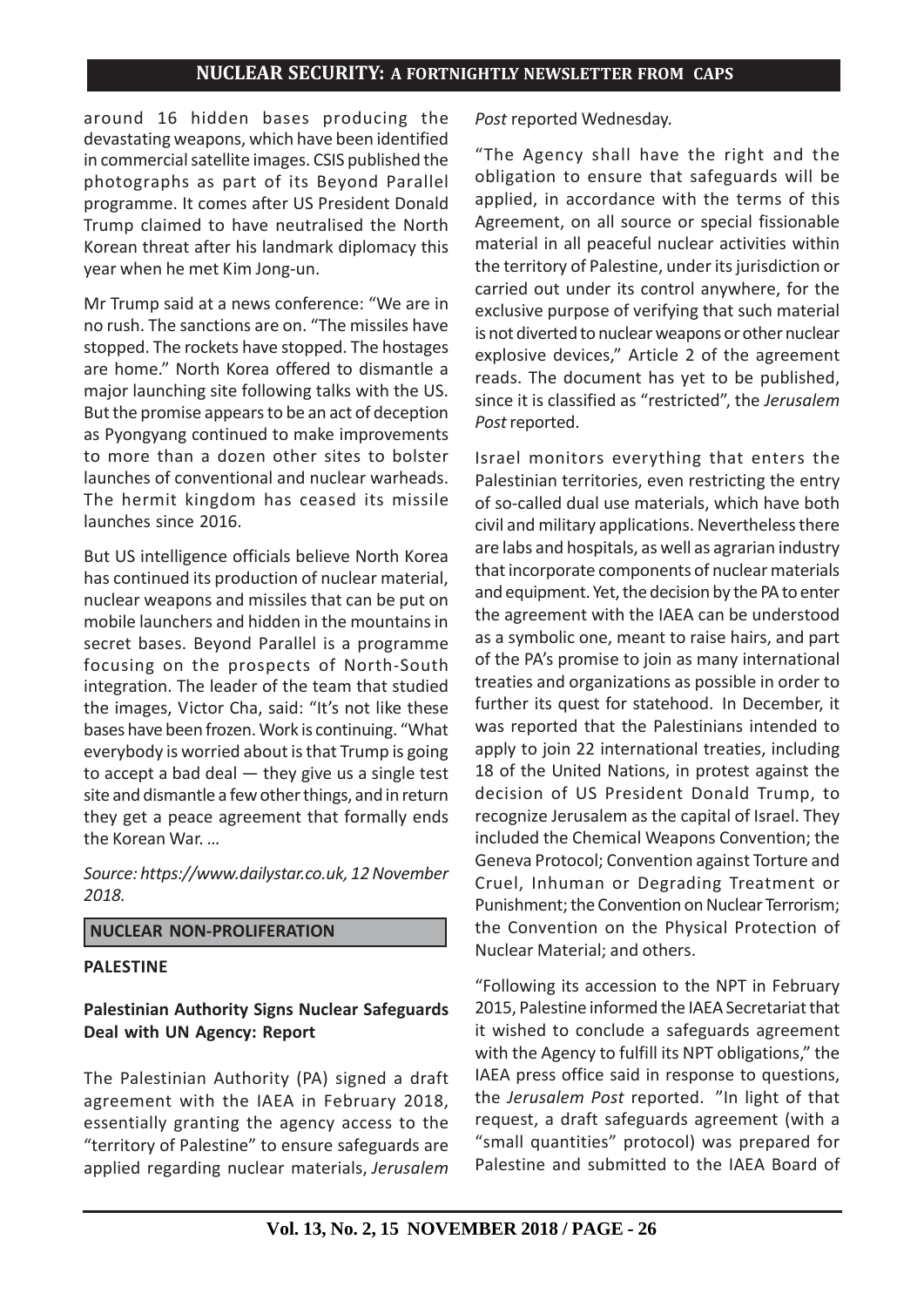### Governors."

Questions arise concerning how the IAEA might treat the "territory of Palestine"; whether it would establish its own regulatory body as required by a member state according to the "Safeguards

Agreement", and whether Israel could seek to check IAEA officials seeking to entering the territories to perform the inspections. But in its response, the IAEA press office emphasized that the agreement has not yet taken effect and that it essentially does not present an opinion on sensitive legal issues that abound in the Israeli-Palestinian conflict. "However, the safeguards agreement has not entered into force yet. The

**Questions arise concerning how the IAEA might treat the "territory of Palestine"; whether it would establish its own regulatory body as required by a member state according to the "Safeguards Agreement", and whether Israel could seek to check IAEA officials seeking to entering the territories to perform the inspections. But in its response, the IAEA press office emphasized that the agreement has not yet taken effect and that it essentially does not present an opinion on sensitive legal issues that abound in the Israeli-Palestinian conflict.**

submissions of the draft agreement to the Board of Governors or its implementation do not imply the expression of any opinion whatsoever concerning the legal status of any country or territory or of its authorities, or concerning the delimitation of its frontiers," the IAEA said.

*Source: https://www.i24news.tv, 01 November 2018.*

### **NUCLEAR DISARMAMENT**

#### **JAPAN –USA**

### **Spat over NPT Reference in Japan-Sponsored U.N. Resolution**

A clear policy difference emerged between Japan and the US when they had bilateral consultations before a U.N. panel adopted a Japanese resolution in November, calling for the total elimination of nuclear weapons, according to diplomatic sources. The U S had opposed including some sentences referring to the importance of Article 6 of the Nuclear Non-Proliferation Treaty and agreements reached at the review conferences on the NPT in 1995, 2000 and 2010 in the Japansponsored U.N. resolution, the sources who spoke on condition of anonymity recently told Kyodo News. The article, which was not mentioned in a similar U.N. resolution the previous year, calls on nuclear-armed states to pursue nuclear disarmament. The resolution, titled "United action

determination toward the total elimination of nuclear weapons," was adopted by the First Committee on disarmament issues at the U.N. General Assembly on 1 November 2018. But Japan's key ally the US abstained, calling it a "step back" from last year's document, which it

supported. According to the sources, before the resolution was adopted by the committee,

U.S. diplomats raised strong

with renewed

concerns about the draft that mentioned the article. Also, the U.S. diplomats expressed strong opposition to a paragraph in it that urged all countries to take steps agreed to in the final documents of the NPT conferences, according to the sources.

The US characterized the past agreements as "out of date" under the current security environment…. The final document agreed to in 2000, for example, said there should be an "unequivocal undertaking" by nuclear weapon states to accomplish the complete elimination of their nuclear arsenals. The U.S. diplomats' oppositions reflected the administration of President Trump's reluctance to embrace the obligation of nuclear disarmament under the NPT. The Trump administration also announced, in October, a decision to withdraw from the 1987 Intermediate Nuclear Forces Treaty, which helped end the Cold War.

The US also asked Japanese diplomats to delete a sentence urging North Korea to "sign and ratify the CTBT" from the draft resolution, because the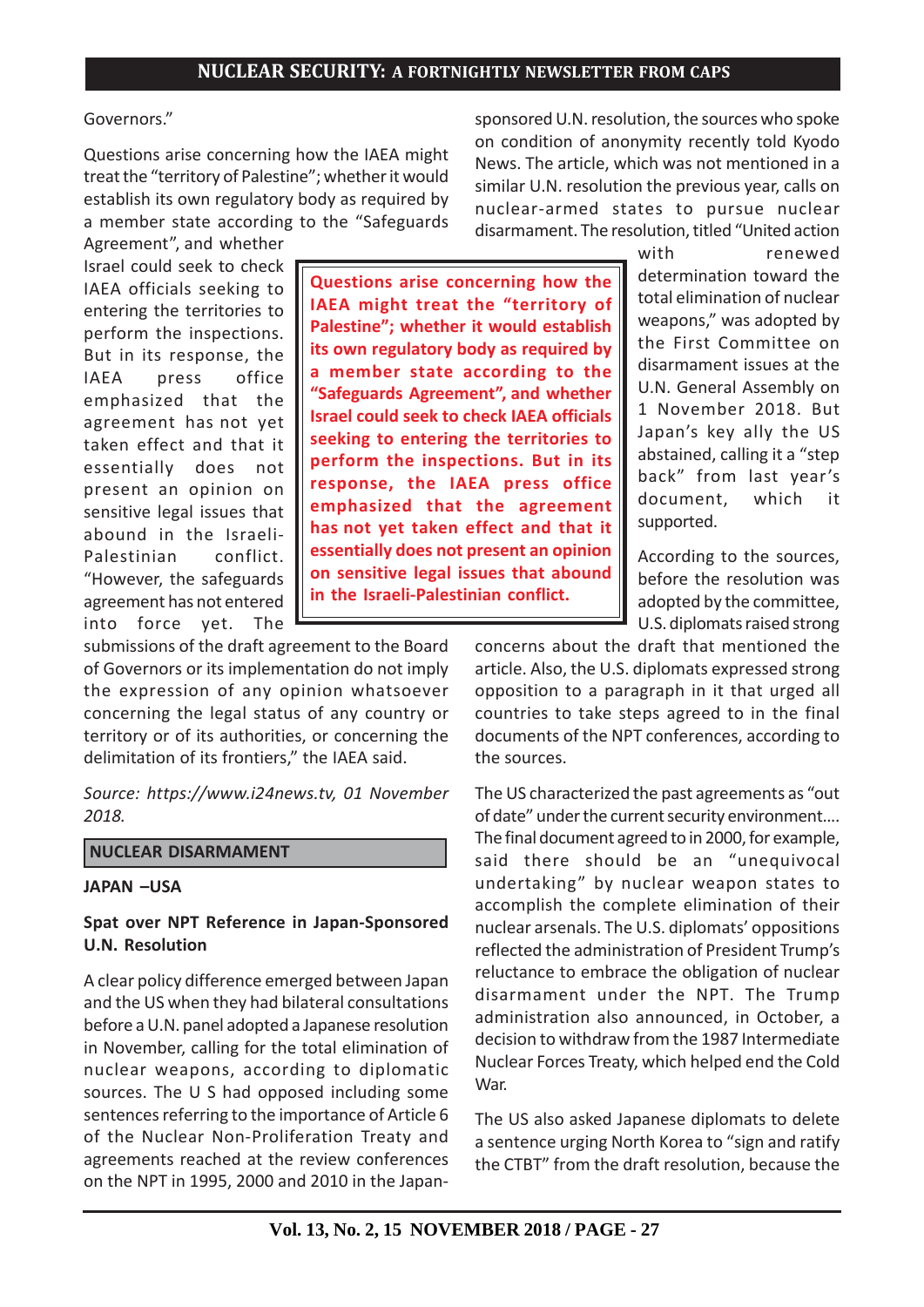Trump administration has already decided not to pursue ratification of the treaty itself, according to the sources. The Japanese government

deliberated the U.S. requests before concluding that it should reject them because Japan is the only country to have suffered the devastation of atomic bombings and cannot compromise on its fundamental principles to advocate nuclear disarmament. "It is a red

line for us," a Japanese source said. However, the exposed policy difference indicates there may be difficulties between Japan and the US in cooperating on nuclear disarmament agendas, as the NPT regime will mark the 50th anniversary in 2020 of the treaty's entry into force.

The U.N. resolution, penned by Tokyo, again omitted any reference to the Treaty on the Prohibition of Nuclear Weapons in view of its reliance on the U.S. nuclear umbrella. Taking these realities into consideration, for the past few years the administration of Prime Minister Shinzo Abe has said both at home and abroad that it will seek to play a constructive role as a "bridge-builder." But the ambivalent nature of Japan's anti-nuclear policy has drawn criticism from nuclear

disarmament advocates. "Being a bridge-builder does not mean that Japan just takes the middle ground between nuclear weapon states and nonnuclear weapon states," Tatsujiro Suzuki, a Nagasaki University professor, said. "As a

victim nation of nuclear bombs, Japan should keep a clear distance from the U.S. nuclear arming policy."

"A notion of 'humanitarian consequence,' as emphasized in the nuclear ban treaty, is the element Japan has advocated for a long time," said Suzuki, who is also director of the Research

**It is a red line for us," a Japanese source said. However, the exposed policy difference indicates there may be difficulties between Japan and the US in cooperating on nuclear disarmament agendas, as the NPT regime will mark the 50th anniversary in 2020 of the treaty's entry into force.**

Center for Nuclear Weapons Abolition at the university. "Even though Japan is not able to sign it right now, it should declare it will pursue future admission to the treaty.

After that, Japan could be trusted as a bridgebuilder." Tokyo has drafted and put forward a similar motion calling for the abolition of nuclear arms for the past 25 years, with the latest version endorsed by 160 countries, up 16 from last year. Four

countries — China, North Korea, Russia and Syria — voted against it and 24, including the United States, abstained.

*Source: https://www. japantimes.co.jp, 10 November 2018.*

#### **NUCLEAR SAFETY**

#### **BELARUS, SLOVENIA**

### **Belarus, Slovenia to Share Information on Nuclear Safety**

The Belarusian Emergencies Ministry and the Slovenian Nuclear Safety Administration signed a memorandum of sharing information on nuclear and radiation safety, BelTA learned from the Nuclear

> and Radiation Safety Department at the Belarusian Emergencies Ministry (Gosatomnadzor). The areas of cooperation will include regulations in nuclear and radiation safety, nuclear energy use licenses, emergency preparedness and response, safe transportation, transit and

relocation of radioactive materials and waste. The departments will also exchange information related to the legislative regulation in nuclear and radiation safety. The memorandum was concluded on the sidelines of the high-level plenary meeting of the Western European Nuclear Regulators Association (WENRA) in Schaffhausen (Switzerland). On behalf of Belarus the document

**Tokyo has drafted and put forward a similar motion calling for the abolition of nuclear arms for the past 25 years, with the latest version endorsed by 160 countries, up 16 from last year. Four countries — China, North Korea, Russia and Syria — voted against it and 24, including the United States, abstained.**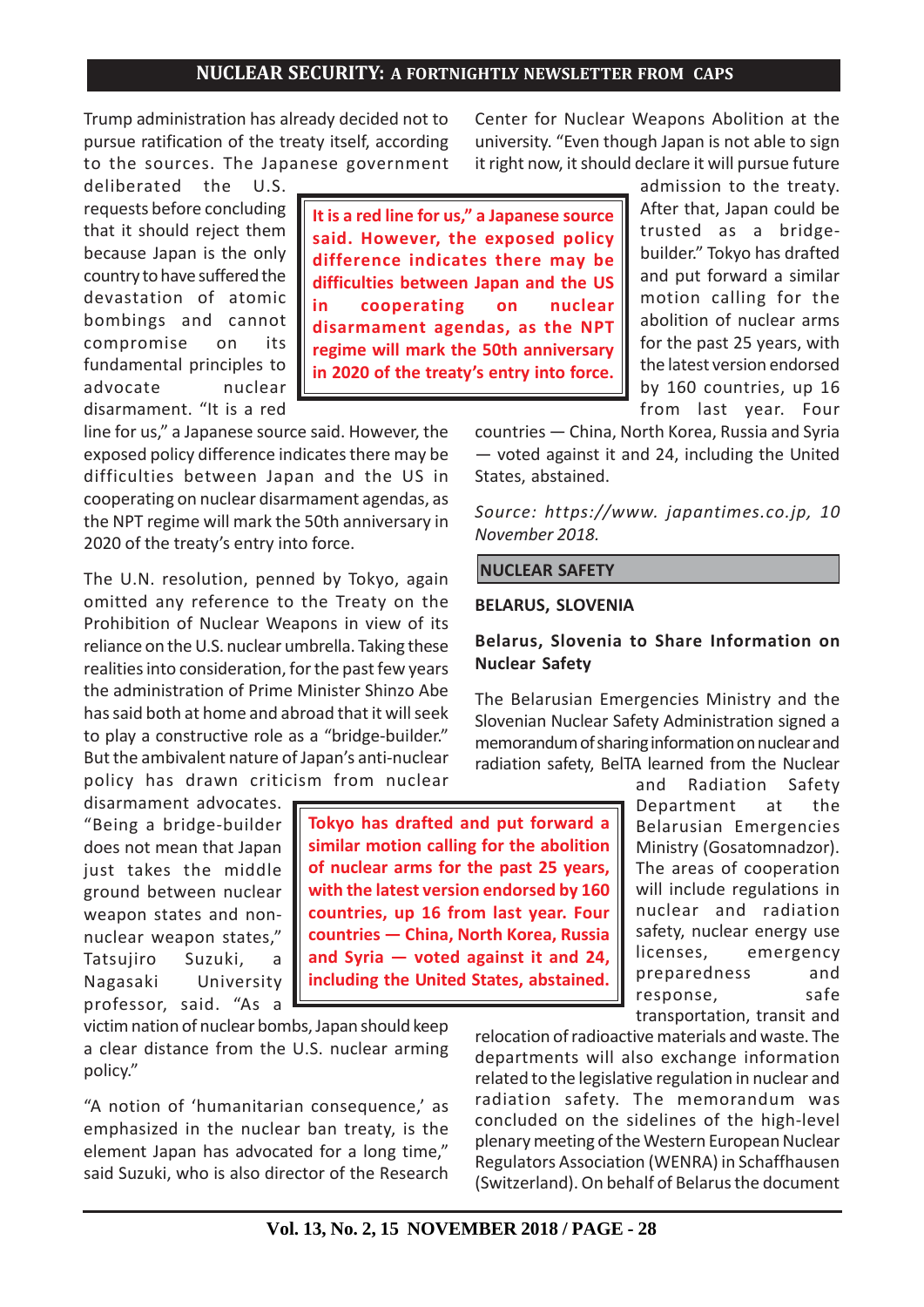was signed by Gosatomnadzor head Olga Lugovskaya; on behalf of Slovenia by the chief of the Slovenian Nuclear Safety Administration Andrej Stritar.

*Source: https://eng.belta.by, 08 November 2018.*

### **NUCLEAR WASTE MANAGEMENT**

## *FRANCE*

## *France Eyes Building Nuclear Waste Disposal Site*

A French government agency plans to apply late next year for a license to build a final disposal site for high-level radioactive waste from nuclear power plants.

A spokesperson for the French National

Radioactive Waste Management Agency, or Andra, disclosed the plan in an interview with NHK on 7<sup>th</sup> November. Audrey Guillemenet said the agency will file the application with the country's nuclear safety authority in late 2019.

Guillemenet said that if the

storage is authorized, construction will start soon so the agency can begin trial operations around 2025.The planned site is in and around Bure, eastern France. The agency has done research for final disposal for about 15 years, using a tunnel as deep as 490 meters in Bure. Researchers examined the strata there and developed storage technologies. The agency still faces challenges, including cost-cutting and ensuring safety in managing flammable waste. Japan and other countries have had difficulty drawing up concrete plans for final disposal, including site selection.

*Source: https://www3.nhk.or.jp, 08 November 2018.*

# **GENERAL**

# **International Organisations Bolster Cooperation on Waste**

The IAEA and the International Association for Environmentally Safe Disposal of Radioactive Materials (EDRAM) have pledged to strengthen cooperation and coordination on the development

of "safe, effective and secure solutions" for the disposal of high-level radioactive waste and used nuclear fuel.

IAEA officials including Deputy Director General Mikhail Chudakov, head of the Department of Nuclear Energy, and Deputy Director General Juan Carlos Lentijo, head of the Department of Nuclear Safety and Security, met with a delegation from EDRAM at the IAEA headquarters in Vienna in October, 2018. EDRAM promotes the exchange of knowledge, experience and information on the implementation of national high-level radioactive waste disposal programmes among its 12 members. Representatives from the national radioactive waste management organisations of Canada, Finland, France, Germany and Japan

> attended the meeting with the IAEA. The IAEA said the meeting provided an opportunity to discuss key issues related to implementing comprehensive national waste management strategies, including deep geological disposal for high-level waste and used nuclear fuel. …

The IAEA is collecting experiences and approaches of Member States in developing deep geological disposal programmes for retaining and transferring knowledge about them. To support this effort, the heads of the national organisations representing EDRAM at the meeting in Vienna offered to jointly develop strategic assessments of this IAEA project. Other IAEA activities also discussed at the meeting include a project on the development and review of safety cases for both the operational and post-closure periods for deep geological disposal. "We all need to continually exchange information on these matters between us and with international organisations, and understand very deeply the differences and commonalities among them, including from a technical and industrial point of view, in order to be able to explain them to our stakeholders," said EDRAM Chairman Shunsuke Kondo, head of Japan's Nuclear Waste Management Organisation.

**The IAEA and the International Association for Environmentally Safe Disposal of Radioactive Materials (EDRAM) have pledged to strengthen cooperation and coordination on the development of "safe, effective and secure solutions" for the disposal of high-level radioactive waste and used nuclear fuel.**